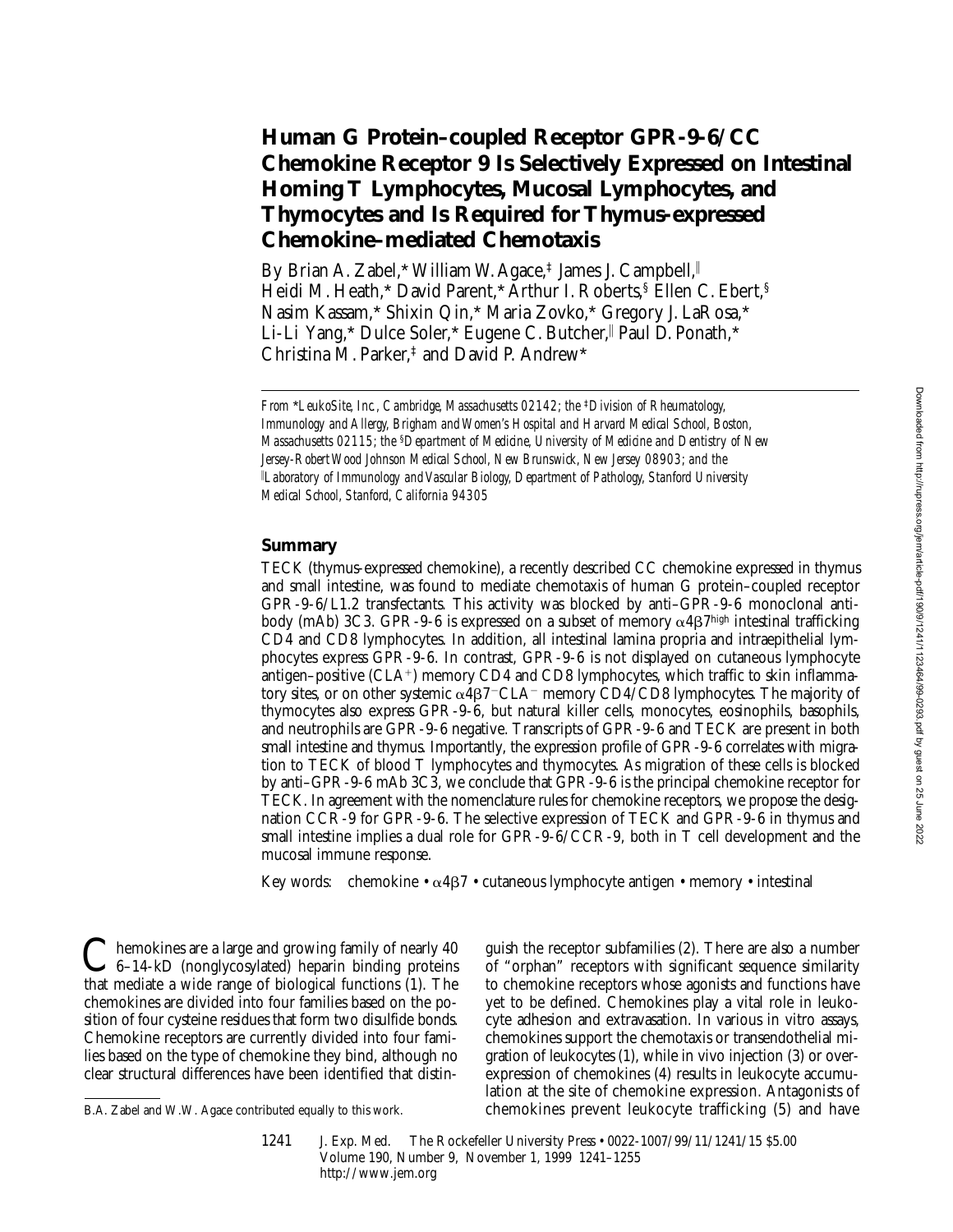beneficial effects in several acute and chronic inflammatory models (6, 7). Chemokines also modulate angiogenesis (8), hematopoiesis (1), and T lymphocyte activation (9, 10), and several act as coreceptors with CD4 for entry of M-tropic and T-tropic HIV-1 (11, 12).

Subsets of CD4 lymphocytes can be defined based on their expression of adhesion molecules CD62L, CD49d, cutaneous lymphocyte antigen  $(CLA)$ ,<sup>1</sup> and  $\alpha$ 4 $\beta$ 7, which mediate lymphocyte trafficking to different physiological sites  $(13)$ . For example,  $CLA<sup>+</sup>$  memory CD4 lymphocytes are thought to traffic to the skin (14), whereas the mutually exclusive subset of  $\alpha$ 4 $\beta$ 7<sup>+</sup> memory CD4 lymphocytes traffics to intestinal sites (15). Leukocyte adhesion to endothelium is thought to involve several overlapping steps of rolling, activation, and arrest, in which exposure of rolling leukocytes to factors expressed at the site of adhesion activates leukocytes and upregulates integrin-mediated adhesion. As a result of this interaction, leukocytes arrest on the endothelium (5, 16). Leukocyte activation and upregulation of integrin molecules occur via a pertussis toxin–sensitive mechanism that is thought to involve chemokine receptors (8, 16, 17). A growing body of evidence indicates that leukocyte subsets will also be defined by the expression of chemokine receptors required to traffic to various physiological sites (18).

To date, several chemokine receptors have been shown to subdivide memory CD4 lymphocytes. CXC chemokine receptor (CXCR)3, CC chemokine receptor (CCR)2, and CCR5 (19–21) are all expressed on subsets of memory CD4 lymphocytes, whereas certain chemokines act preferentially on naive T lymphocytes (8, 22). Further, several chemokines that interact with these receptors are expressed in inflammatory sites and LNs (23, 24). In addition, in vitro– derived Th1 lymphocyte lines selectively express CXCR3 and CCR5, whereas Th2 lymphocyte lines selectively express CCR3, CCR4, and CCR8 (25–29). Interestingly, in some cases the chemokines that bind to these respective chemokine receptors, such as macrophage-derived chemokine (MDC) for CCR4 and IFN- $\gamma$ –inducible 10-kD protein (IP-10) for CXCR3, are induced by cytokines associated with a Th1 or Th2 environment (28, 30).

Based on the assumption that the expression pattern of chemokine receptors on lymphocytes will prove informative of their role in leukocyte trafficking, we have prepared mAbs to orphan chemokine receptors to determine which subsets of leukocytes express these receptors. In this way, we hope to better understand the role these orphan chemokine receptors play in leukocyte trafficking. One such orphan chemokine receptor, human G protein–coupled receptor GPR-9-6, is described here. Based on the selective expression of GPR-9-6 on intestinal homing T lymphocytes and resident intestinal intraepithelial lymphocytes (IELs) and lamina propria lymphocytes (LPLs), we propose that the receptor will play an important role in T lymphocyte trafficking to mucosal sites and in T lymphocyte development.

## **Materials and Methods**

*Purification of Cell Populations.* Human peripheral blood was collected in 10% (vol/vol) 0.1 M EDTA, layered onto 1-Step Polymorphs gradient (Nycomed Pharma) and centrifuged at 400 *g* for 30 min at room temperature. Neutrophil and mononuclear cell layers were collected, resuspended in Dulbecco's PBS (DPBS) without calcium and magnesium (GIBCO BRL), and centrifuged for 15 min at  $\sim$ 750 *g*. Red blood cells were lysed in the neutrophil fraction by resuspending the pellet in E-Lyse (Cardinal Associates) for 5 min on ice. Both cell fractions were washed two times with ice-cold DPBS. The mononuclear cells were allowed to adhere to protein-coated plastic for 2–3 h, and nonadherent cells were gently washed off the plate. After an additional 12 h, the nonadherent dendritic cells were washed off the plate and depleted of B lymphocytes and T lymphocytes with anti-CD19 and anti-CD2 Dynabeads (5 beads per cell; Dynal). The remaining cells were cultured in 50 ng/ml GM-CSF, 40 ng/ml IL-4 DMEM, and 10% FCS plus additives for 7 d to generate immature DCs, and in some cases 24 h additional culture in 10 ng/ml LPS was used to mature the dendritic cells. CD4, CD8, CD14, CD56, and CD19 populations were purified from mononuclear cells with the relevant microbeads (Miltenyi Biotec) using 20  $\mu$ l of beads for 107 mononuclear cells in PBS, 1% BSA, 5 mM EDTA at  $5 \times 10^7$  cells/ml for 30 min at 4°C. They were then pelleted, resuspended in PBS with 1% BSA and 5 mM EDTA at  $5 \times 10^7$ cells/ml, and passed over a VS column (Miltenyi Biotec) in a magnetic field to remove nontagged cells. Cells were removed by forcing 20 ml of PBS with 1% BSA and 5 mM EDTA over the VS column, outside the magnetic field.

Human small intestine LPLs and IELs were isolated from patients undergoing gastric bypass surgery for morbid obesity as described previously (31). IEL preparations were on average 80%  $CD3^+$ , 70%  $CD8^+$ , 5%  $CD4^+$ , whereas LPL preparations were 85% CD3<sup>+</sup>, 40% CD8<sup>+</sup>, 45% CD4<sup>+</sup>, consistent with previous analysis (31). All human subject protocols were approved by the Human Resources Committee at the Robert Wood Johnson Medical School, Brigham and Women's Hospital, or Massachusetts General Hospital.

*Antibodies and Reagents.* Anti-CD4, -CD8, -CD14, -CD19, -CD49d, -CD56, -CD62L, -CLA, -CD45RA, and -CD45RO dye-linked mAbs for immunofluorescence studies were all obtained from PharMingen, while anti- $\alpha$ E–FITC was obtained from Coulter Pharmaceuticals. Anti-CCR4 mAb (2B10) was generated in the laboratory to CCR4/L1.2 transfectants. OKT3, an anti– human CD3 mAb, was obtained from American Type Culture Collection, and anti–human CD28 mAb was purchased from Becton Dickinson. IP-10, eotaxin-1, B cell–attracting chemokine 1 (BCL-1), IL-8, IFN-inducible T cell  $\alpha$  chemoattractant (I-TAC), regulated on activation, normal T cell expressed and secreted protein (RANTES), fractalkine, leukotactin, liver-expressed chemokine (LEC), eotaxin-3,  $CK\alpha$ 2, macrophage inflammatory protein

<sup>1</sup>*Abbreviations used in this paper:* CLA, cutaneous lymphocyte–associated antigen; G3PDH, glyceraldehyde 3-phosphate dehydrogenase; GPR, human G protein–coupled receptor; HEV, high endothelial venule; IEL, intraepithelial lymphocyte; IP-10, IFN-g–inducible 10-kD protein; I-TAC, IFN-inducible T cell  $\alpha$  chemoattractant; LPL, lamina propria lymphocyte; MCP, monocyte chemoattractant protein; MDC, macrophage-derived chemokine; MIG, monokine induced by IFN-g; MIP, macrophage inflammatory protein; RANTES, regulated upon activation, normal T cell expressed and secreted protein; SDF, stromal cell–derived factor; TARC, thymus and activation-regulated chemokine; TECK, thymus-expressed chemokine.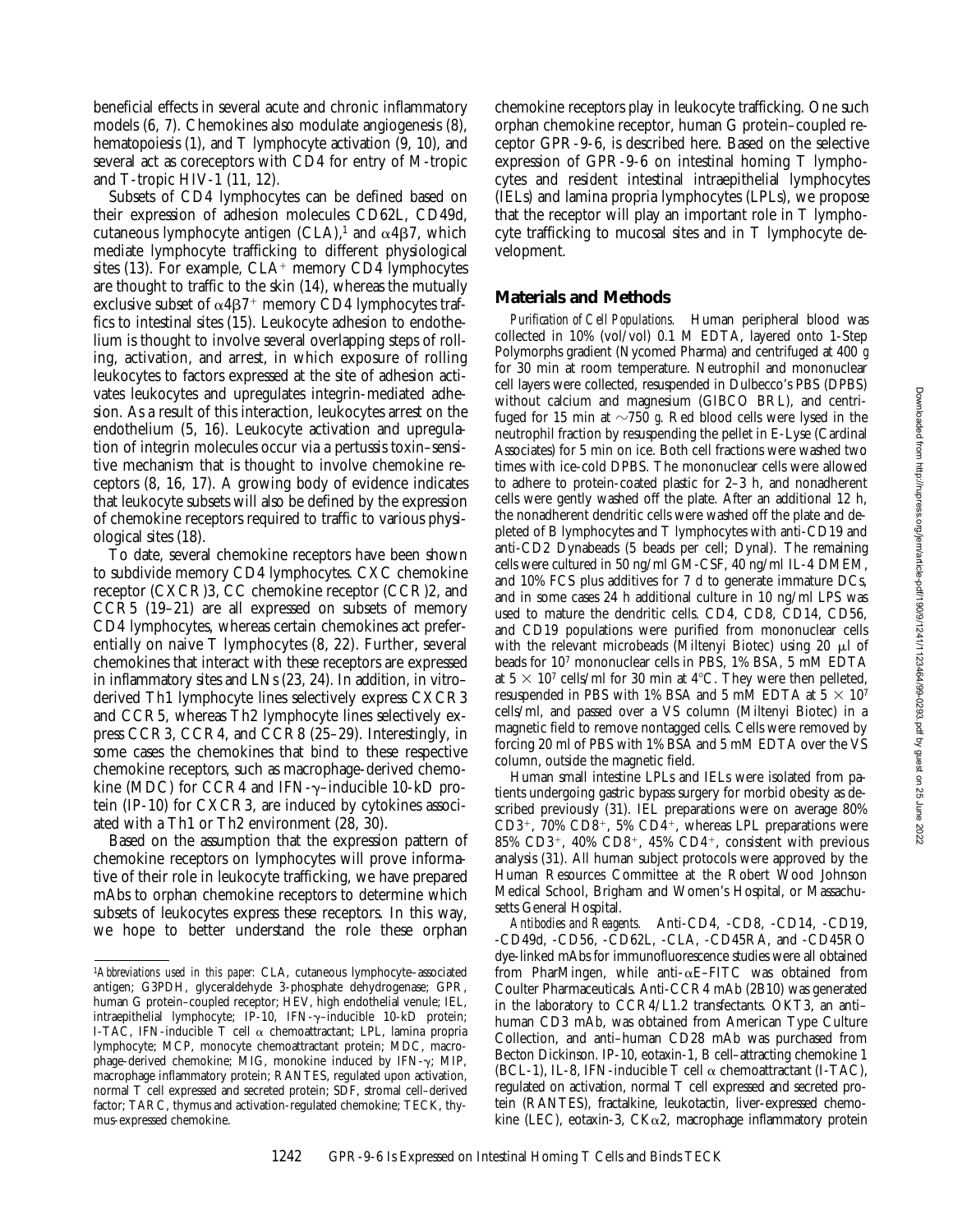$(MIP)$ -1 $\alpha$ , monocyte chemoattractant protein  $(MCP)$ -1, MIP-4, I-309, and MDC were synthesized at LeukoSite, Inc., by f-moc chemistry (433A automated peptide synthesizer; Perkin-Elmer Biosystems). These chemokines were purified and folded as described previously (32). For biotinylated thymus-expressed cytokine (TECK), the chemokine domain of TECK was synthesized (TECK 24–99). Lys 99 was derivitized during the synthesis with an aminocapropyl-biotin moiety. A COOH-terminal glycine was added for synthesis convenience. The TECK chemokine domain had the same potency as full-length TECK for chemotaxis of GPR-9-6/L1.2 transfectants (data not shown). All other recombinant chemokines were obtained from either PeproTech or R&D Systems. The human endothelial cell line ECV304 was purchased from American Type Culture Collection. All cytokines were obtained from R&D Systems.

*Generation of Anti–GPR-9-6 mAbs.* A peptide consisting of the NH2 terminus of GPR-9-6 was generated by American Peptide Company having the sequence  $NH_2$ -MADDYGSESTSSMEDY-VNFNFTDFYC. BALB/c mice were immunized intraperitoneally with 10 mg each of GPR-9-6 peptide/KLH conjugate prepared in complete Freund's adjuvant (CFA) at day 1, IFA at day 20, and PBS at day 40. At day 60, the mice were boosted with 10  $\mu$ g of GPR-9-6 peptide/KLH in PBS, and after 4 d the spleens were removed and fused to SP2/0 myeloma cells (American Type Culture Collection). Fusions were screened by ELISA with plates coated with GPR-9-6 peptide. Hybridomas producing anti–GPR-9-6 mAbs were checked for reactivity with GPR-9-6 transfectants and subcloned for further characterization.

*Preparation of Chronically Activated Th1 and Th2 Lymphocytes.* As described previously (33), 6-well Falcon plates were coated overnight with 10  $\mu$ g/ml anti-CD28 and 2  $\mu$ g/ml OKT3, then washed twice with PBS. Umbilical cord blood CD4 lymphocytes (Poietic Systems) were cultured at 105–106 cells/ml in DMEM with 10% FCS and IL-2 (4 ng/ml). IL-12 (5 ng/ml) and anti–IL-4 (1  $\mu$ g/ml) were used to direct to Th1, while IL-4 (5 ng/ml) and anti–IFN- $\gamma$  (1 µg/ml) were used to direct to Th2. After 4–5 d, the activated Th1 and Th2 lymphocytes were washed once in DMEM and cultured for 4–7 d in DMEM with 10% FCS and IL-2 (1 ng/ml). After this, the activated Th1 and Th2 lymphocytes were restimulated for 5 d with anti-CD28/OKT3 and cytokines as described above, but with the addition of anti-CD95L (1  $\mu$ g/ml) to prevent apoptosis. After 4–5 d, the Th1 and Th2 lymphocytes were washed and then cultured again with IL-2 for 4 d. Activated Th1 and Th2 lymphocytes were maintained in this way for a maximum of three cycles. Direction of the Th1 and Th2 lines was confirmed by intracellular cytokine staining and ELISAs for IL-4 and IFN- $\gamma$ .

*ECV304 Transmigration and Chemotaxis Assays.* 3- $\mu$ M pore diameter Transwell inserts were generally used, with the exception of the bulk migration experiments for the phenotyping of migrated cells, in which  $5-\mu M$  inserts were used. The cells under study were washed once in RPMI and resuspended at  $4 \times 10^6$ cells/ml for Th1/Th2 lymphocytes, cell lines, and transfectants, and at 107 cells/ml for resting CD4 lymphocytes, in RPMI with 0.5% heat-shock antigen (HSA) and 10 mM Hepes. An aliquot of 200 µl of cell suspension (input of  $8 \times 10^5$  and  $2 \times 10^6$  cells, respectively) was added to each insert. Chemokine in  $500-600$   $\mu$ l of RPMI with 0.5% HSA and 10 mM Hepes was added to the lower well. After 2–4 h, the inserts were removed and the number of cells which had migrated through the insert to the lower well was counted for 30–60 s on a Becton Dickinson FACScan™ with the gates set to acquire the cells of interest. Using this technique, 100% migration would be 25,000 cells for Th1/Th2 cells

and 75,000 cells for resting CD4 lymphocytes, where this number represents the cells in the lower well counted on the FAC-Scan™ over 30–60 s. In all cases, the data points were the result of duplicate wells, with the mean value shown and the error bars representing the sample standard deviation.

To determine the migration of lymphocyte subsets, the number of cells in each subtype was determined by multi-color FAC-Scan™ analysis for the starting population of each chemotactic assay (34). The number of cells belonging to the same subtype was determined in the migrated population, and the percentage of migration was determined from these two numbers. Eight wells were used for each treatment and pooled for FACScan™ analysis.

As it has been demonstrated previously that most chemokine receptors couple to the  $\mathrm{G}_\mathrm{i}$  class of  $\mathrm{G}% _{0}$  proteins, we wanted to determine if GPR-9-6 also couples to the  $G_i$  isoform. Pertussis toxin was used to block  $\mathrm{G}_\mathrm{i}\text{-mediated cellular responses.}$  2  $\times$   $10^6$ cells/ml in prewarmed RPMI plus 10% FCS were incubated with pertussis toxin (GIBCO BRL) at a final concentration of 100 ng/ml for 2 h at  $37^{\circ}$ C, washed twice with medium, and resuspended in chemotaxis medium. Migration was assayed as described above.

*Immunofluorescence Staining.* Cells were resuspended at 107 cells/ml in FACS® buffer (PBS with 5% FCS, 0.1% azide, and 10% human serum to block Fc receptors), and primary mAb was added. After 20 min, the cells were washed twice in FACS® buffer, and  $F(ab)_2$  anti–mouse IgG–PE (absorbed against human Ig) was added. After 20 min, the cells were washed twice in FACS® buffer and then blocked in 10% mouse serum before the second mAb directly linked to a fluorochrome was added. After 20 min, the cells were washed three times in FACS® buffer and analyzed. Throughout the staining, the cells were kept on ice. We used an Ig $G_{2b}$  isotype control followed by  $F(ab)_2$  anti–mouse IgG–PE as a negative control, and isotype control staining always fell below 10 FL1 or FL2 units.

*Binding Assay with Biotinylated TECK.*  $4 \times 10^5$  cells in 25  $\mu$ l of PBS with 10% rabbit serum, 1% FCS, and 0.1% sodium azide (assay buffer) were preincubated with either assay buffer (no treatment), 1,000 nM TECK/MCP-1, or 50  $\mu$ g/ml 3C3/IgG<sub>2b</sub> for 30 min. 25  $\mu$ l of biotinylated TECK at a final concentration ranging up to 100 nM was then added, and after 1 h, the cells were washed twice with 200  $\mu$ l of wash buffer (PBS with 1% FCS and 0.1% azide) and resuspended in 25  $\mu$ l of Wallac E $\mu$ -labeled streptavidin diluted 1:400 in assay buffer. After 30 min at room temperature, the cells were washed in wash buffer and transferred to a 96-well solid white nonspecific binding plate (3600; Corning) and, after spinning to remove supernatant, 200  $\mu$ l of Wallac Enhancement Solution was added. The fluorescence was counted on a multilabel counter (model 1420; Wallac) at 340/613 nm and reported in relative fluorescence units (RFUs).

*Calcium Mobilization with Molt-4 Cells.* 107 cells/ml in DPBS were labeled for 30 min with Fura-2 AM (Molecular Probes) at 2  $\mu$ M, washed three times in DPBS, and resuspended at 10<sup>6</sup> cells/ml in DPBS containing  $1 \text{ mM }$  CaCl<sub>2</sub>,  $0.5 \text{ mM }$  MgCl<sub>2</sub>,  $10 \text{ mM }$  Hepes (pH 7.2), and 5.5 mM glucose. Chemokine was then added as indicated in the figure legend, and the calcium flux was measured on a fluorimeter using 10% NP-40 and 10 mM EGTA to establish the maximum and minimum  $Ca^{2+}$  mobilized.

*Recombinant DNA Methods.* Plasmid DNA was isolated using Genomic tips as recommended by the manufacturer (Qiagen). DNA ligations, restriction endonuclease digestions, and gel electrophoresis were performed as described previously (35). DNA purification through agarose gel extraction was performed using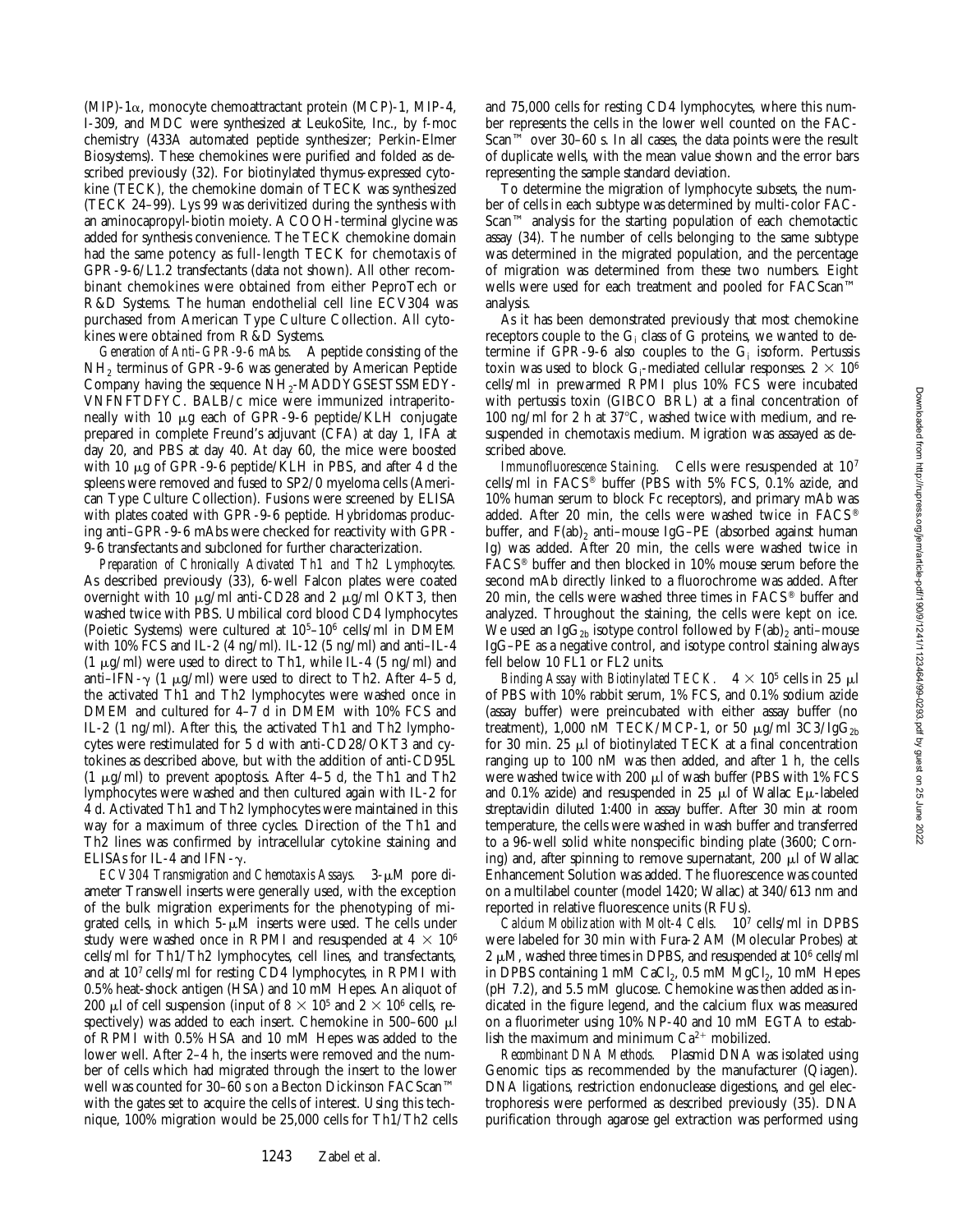the QIAEXII Gel Extraction kit as recommended by the manufacturer (Qiagen). Plasmid DNA was introduced into *Escherichia coli* by chemical transformation (GIBCO BRL). Enzymes were purchased from New England Biolabs, GIBCO BRL, or Boehringer Mannheim. RNA was isolated from frozen tissues or cells using either the standard guanidinium isothiocyanate method (35) or the RNeasy kit as recommended (Qiagen). DNA sequencing was performed by MacroMolecular Resources (Colorado State University, Fort Collins, CO) using an ABI DyeRhodamine Terminator cycle sequencing kit and an ABI Prism DNA Sequencer (model 377; Perkin-Elmer Applied Biosystems) according to the manufacturer's specifications. Sequences were analyzed using SeqMan (DNASTAR). Primers were synthesized by MacroMolecular Resources or by Operon Technologies, Inc.

*PCR.* Primers were designed for use in the PCR to amplify the coding region of GPR-9-6 based on the nucleotide sequence deposited in EMBL/GenBank/DDBJ (accession no. U45982). BamHI and XbaI sites were incorporated into primer pair BAZ201 59-TCGAAG*GGATCC*CTAAC**ATGGCTGATGAC**-TATGGC-3' and BAZ202 5'-AAGAAGTCTAGAACCCCT-CAGAGGGAGAGTGCTCC-3' for directional cloning (bold, coding sequence; *italic*, enzyme site). 5 μg of total human genomic DNA (Clontech) was used as the template in the Pfu PCR cycles, with 60 mM Tris-HCl (pH 9.5), 1.5 mM  $MgCl<sub>2</sub>$ , 100 pmol primers, 200  $\mu$ M dNTP, and 5 U PfuI polymerase (Invitrogen) in 100  $\mu$ l volume. The cycle parameters were an initial melt at 95°C for 2 min, then 35 cycles:  $95^{\circ}$ C, 30 s; 55°C, 30 s; 72°C, 2 min 15 s, followed by a final extension of  $72^{\circ}$ C, 7 min in a DNA thermal cycler (Perkin-Elmer Corp.).

Primers were designed to amplify the complete coding region of TECK (sequence data available from EMBL/GenBank/DDBJ under accession no. U86358) based on the published nucleotide sequence. HindIII and XbaI sites were incorporated into the primer pairs for directional cloning. BAZ203 5'-TCGAAGAAG-CTTATGAACCTGTGGCTCCTG-3' and BAZ204 5'-AAG-AAG*TCTAGA***TCACAGTCCTGAATTAGC**-3' were used to amplify TECK (bold, coding sequence; *italic*, enzyme site). 5 µg of human thymus RNA was reverse transcribed with oligo(dT) in 20  $\mu$ l volume. The cDNA was mixed with 200  $\mu$ M dNTP, 100 pmol primers, 60 mM Tris-HCl (pH 9.5), 1.5 mM  $MgCl<sub>2</sub>$ , and 10 U AmpliTaq in 50  $\mu$ l volume. The cycle parameters were an initial melt at  $95^{\circ}$ C for 2 min, then 35 cycles:  $95^{\circ}$ C, 30 s;  $55^{\circ}$ C, 30 s; 72 $\rm{°C}$ , 1 min, followed by a final extension of 72 $\rm{°C}$ , 7 min. The human thymus was obtained from Boston Children's Hospital (Boston, MA).

Reverse transcription (RT)-PCR amplifying TECK (BAZ203, BAZ204) and GPR-9-6 (BAZ201, BAZ202) was performed using equal amounts (0.5 ng) of cDNA template from thymus, small intestine, colon, and brain, as well as  $5 \mu$ g genomic DNA (Clontech). The RNA used to prepare the cDNA template was triple oligo(dT) column purified. The same conditions and PCR profile were used as the AmpliTaq PCR cycle described above, except that 30 cycles were performed. Amplification with glyceraldehyde 3-phosphate dehydrogenase (G3PDH) primers (Clontech) was used to demonstrate equivalence of template. Amplification with G3PDH intron B specific primers (BAZ205 5'-TCCCCTGCCAGCCT-AGCGTTGACC-3' and BAZ206 5'-CCCCACTATGCCAC-CCCAGGAATG-3') was used to confirm the absence of contaminating genomic DNA in the Clontech cDNAs.

After agarose gel electrophoresis, the PCR products were visualized in the presence of ethidium bromide with an ultraviolet light source. DNA fragments of predicted size  $(\sim 450$  bp for TECK and  $\sim$ 1 kb for GPR-9-6) were isolated and cloned into



**Figure 1.** The mAb 3C3 binds to GPR-9-6 transfectants. (A) GPR-9-6/L1.2 transfectants were stained with mAb 3C3 (black profile), an  $IgG_{2b}$  control mAb (white), and an anti-CCR6 mAb (gray). (B) CCR6/L1.2 transfectants were stained with the same anti-CCR6 (gray), 3C3 (black), and Ig $G_{2b}$  (white) mAbs  $(n = 2)$ .

pBluescript II  $KS+$  (Stratagene) and pcDNA3 (Invitrogen) for sequence analysis and further manipulation.

*Expression Vector Construction and Generation of a GPR-9-6–expressing Stable Cell Line.* The coding region of GPR-9-6 was ampli-

**Table I.** *Distribution of GPR-9-6 on Cell Lines*

| Cell line     | $GPR-9-6$ | CXCR4  | Cell | Chemotaxis |
|---------------|-----------|--------|------|------------|
| Molt-4        | $^{+}$    | $^{+}$ | T    | $^+$       |
| Molt-13       | $^{+}$    | $^+$   | T    | $^+$       |
| <b>CEM</b>    |           | $^{+}$ | T    |            |
| Peer          |           | $^{+}$ | T    |            |
| <b>Hut-78</b> |           | $^{+}$ | T    | ND         |
| PM1           |           | $^{+}$ | T    | ND         |
| SKW3          |           | $^{+}$ | T    | ND         |
| Jurkat        |           | $^{+}$ | T    | ND         |
| Ramos         |           | $^{+}$ | B    | ND         |
| Raji          |           | $^{+}$ | B    | ND         |
| JY            |           | $+$    | B    |            |
| THP1          |           |        | М    | ND         |
| U937          |           | $^{+}$ | М    |            |
| <b>HL60</b>   |           | $+/-$  | N    | ND         |
| KG1           |           | $^{+}$ | ML   | ND         |
| <b>KU812</b>  |           |        | ML   | ND         |
| <b>EOL</b>    |           |        | Eos  | ND         |

Several cell lines representing T lymphocytes (T), B lymphocytes (B), neutrophils (N), eosinophils (Eos), monocytes (M), and myelogenous leukemia cells (ML) were stained with mAb 3C3, as well as with an anti-CXCR4 control mAb since most cell lines express CXCR4. The cell lines that expressed GPR-9-6, as well as several negative lines, were examined for their chemotaxis to 150 nM TECK.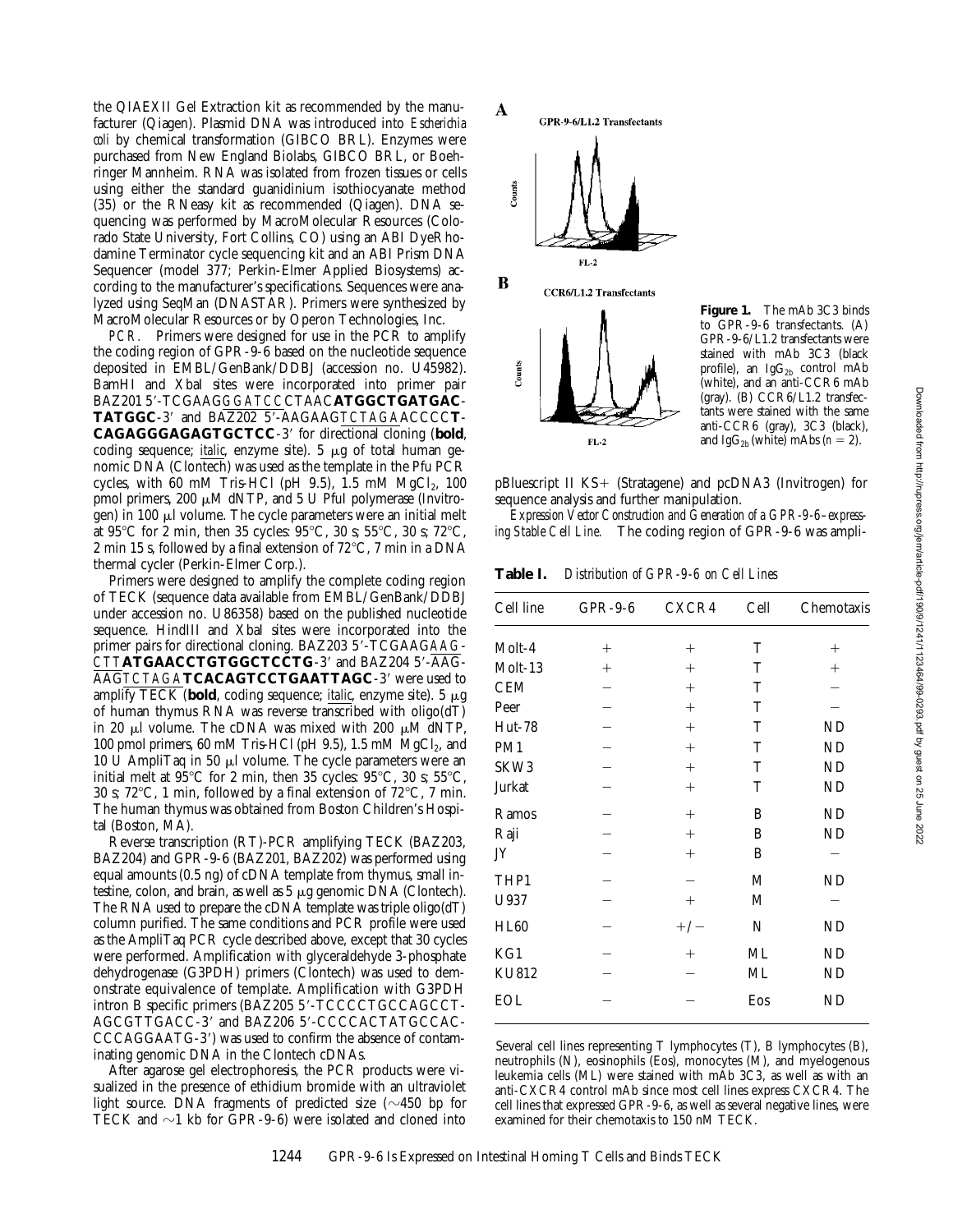

Figure 2. GPR-9-6 is expressed on subsets of CD4 and CD8 lymphocytes as well as on most thymocytes. The mAb 3C3 was used in two-color studies on mononuclear cells along with a  $F(ab)$ , anti-mouse IgG-PE second stage and anti-CD4–FITC, anti-CD8–FITC, anti-CD19–FITC, anti-CCR3–FITC, and anti-CD56–Cychrome mAbs. For thymocytes, two-color studies were performed with 3C3 and anti-TCR–Cychrome. The percentage of cells falling within each quadrant is shown at the upper right. Staining with an isotype control  $Ig\tilde{G}_{2h}$  mAb followed by  $F(ab)_{2h}$ anti–mouse IgG–PE was performed and gave FL2 values  $< 10 \text{ U } (n = 6)$ .

fied by PCR and directionally cloned into the BamHI/XbaI sites of pcDNA3. Transfectants were generated in the murine pre-B lymphoma cell line L1.2 as described previously (36), and maintained in RPMI 1640 supplemented with 10% FCS, 2 mM l-glutamine, 50 U/ml penicillin/streptomycin, 0.55 mM  $\beta$ -mercaptoethanol, 10 mM Hepes, 1 mM sodium pyruvate, and 1 mg/ ml G418 (Geneticin) for selection. The transfectants were then stained by mAbs with reactivity against the GPR-9-6 peptide (see below) and analyzed by FACScan™ to confirm surface expression of GPR-9-6, then cloned by limiting dilution. Transfected cells were treated with 5 mM *n*-butyric acid for 24 h before experimentation.

*Northern Blot Analysis.* Northern blots were either purchased from Clontech or prepared as follows: total RNA was separated by electrophoresis on 1.2% formaldehyde agarose gels and transferred to a nylon membrane (Hybond- $N+$ ; Amersham Pharmacia Biotech) by the capillary method as described previously (34) and cross-linked using a Stratalinker (Stratagene). Full-length gelpurified TECK, GPR-9-6, and  $\beta$ -actin (Clontech) were radiolabeled using High Prime reagents (Boehringer Mannheim) according to the manufacturer's specifications. Hybridizations were performed in ExpressHyb Solution (Clontech) using the manufacturer's suggested protocol. Length of autoradiography exposure is described in appropriate figure legends.

## **Results**

*An mAb Raised against GPR-9-6 Selectively Reacts with GPR-9-6 Transfectants.* Due to its close phylogenetic association with other known leukocyte chemokine receptors such as CCR6 and CCR7, we cloned GPR-9-6 by PCR, using primers designed from the deposited EMBL/Gen-Bank/DDBJ sequence. GPR-9-6/L1.2 transfectants were prepared and stained with mAbs raised against the first 30 amino acids of the  $NH<sub>2</sub>$  terminus of GPR-9-6 coupled to KLH. One mAb, designated 3C3, reacted with GPR-9-6/ L1.2 transfectants but not with parental L1.2 cells. 3C3 was found to have an Ig $G_{2b}$  isotype. In cross-reactivity studies, 3C3 did not cross-react with CCR1–7 or CXCR1–4 transfectants. We show the data for CCR6 here, as it is one of the more closely related chemokine receptors to GPR-9-6 (Fig. 1). Also, the  $NH<sub>2</sub>$ -terminal peptide of GPR-9-6 blocked the binding of mAb 3C3 to GPR-9-6 transfectants (data not shown), further validating the specificity of this mAb.

*GPR-9-6 Is Expressed on Molt T Cell Lines, Subsets of CD4, CD8, and B Lymphocytes in Peripheral Blood, and Thymocytes.* mAb 3C3 was used to identify surface expression of GPR-9-6 on various cell lines and primary cells. Out of a panel



**Figure 3.** GPR-9-6 is expressed on  $\beta$ 7highCLA<sup>-1</sup> memory CD4 lymphocytes. Mononuclear cells were stained in three-color experiments using anti-CD4–Tricolor to gate on CD4 lymphocytes. The cells were also stained with anti–GPR-9-6 mAb 3C3 followed by  $F(ab)_2$  anti-mouse IgG-PE or -FITC to study GPR-9-6 expression on subsets defined with dye-linked mAbs: anti- $\alpha$ E–FITC (HML1), anti- $\beta$ 7–PE (Fib504), anti-CD49d–PE (HP2/1), anti-CLA–FITC (HECA 452), anti-CD45RO– FITC (UCLH1), and anti-CD62L-PE (Dreg 56). Staining with an isotype control Ig $G_{2b}$  mAb followed by  $F(ab)_2$  anti-mouse IgG-PE/FITC was performed and gave FL1/FL2 values  $<$ 10 U. The percentage of cells falling within each quadrant is shown in the upper right  $(n = 5)$ .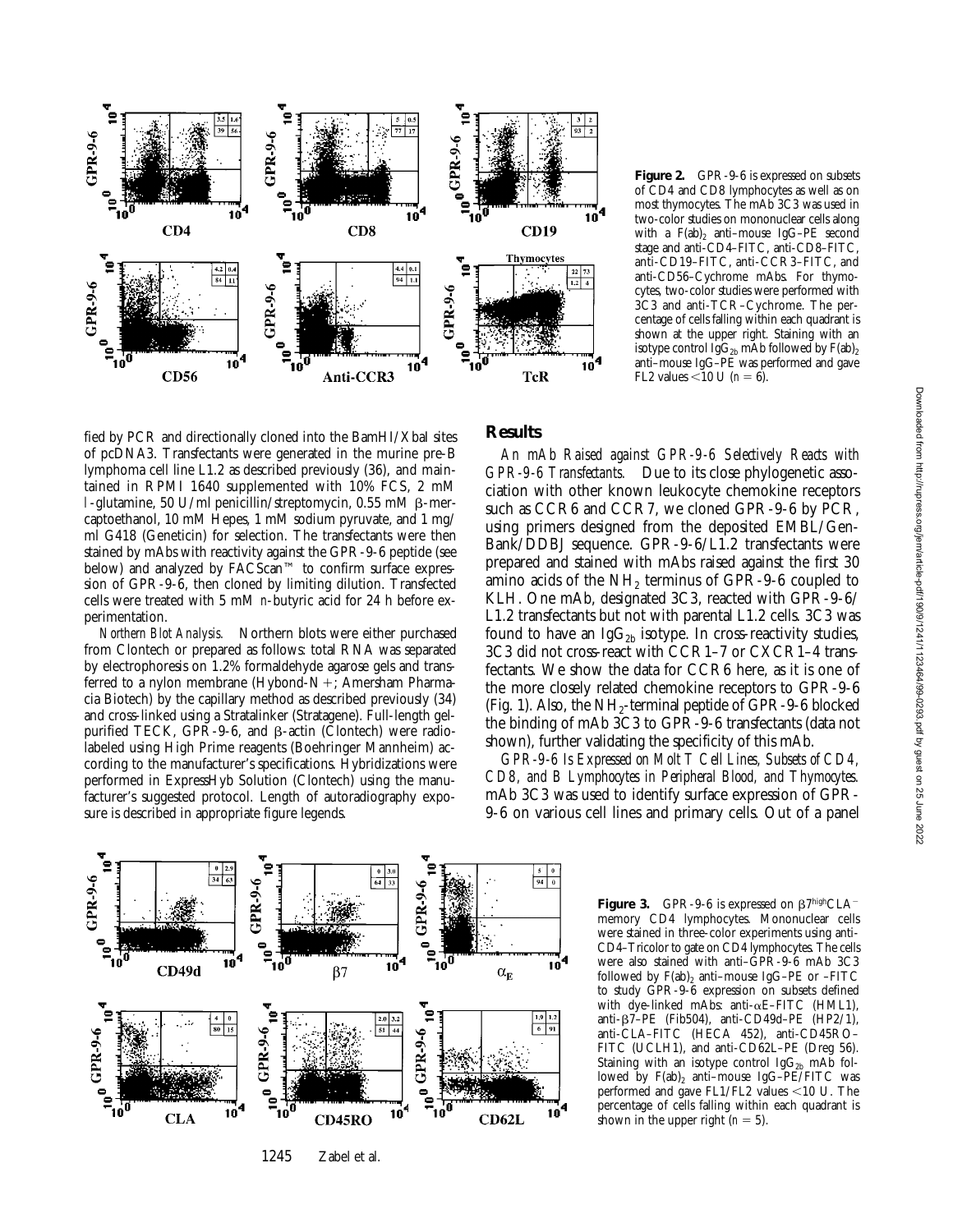of cell lines, only Molt-4 and Molt-13 T cell lines expressed GPR-9-6 (Table I). In addition, GPR-9-6 was expressed on a small subset of CD4 lymphocytes (2–4%) as well as on a small subset of CD8 lymphocytes (Fig. 2). A subset of B lymphocytes also expressed GPR-9-6. Monocytes, basophils, eosinophils, neutrophils, immature and mature dendritic cells, and NK cells did not express GPR-9-6 (Fig. 2, and data not shown). GPR-9-6 was expressed on  $>90\%$  of thymocytes that expressed all levels of TCR, although a small subset of  $TCR<sup>high</sup>GPR-9-6$ <sup>-</sup> thymocytes was evident. In three-color experiments, GPR-9-6 was found on the majority of  $CD4^+$ ,  $CD8^+$ , and  $CD4^+CD8^+$  thymocytes and on  $\sim$  50% of immature CD4<sup>-</sup>CD8<sup>-</sup> thymocytes (data not shown).

*The CD4 and CD8 Lymphocyte Subsets That Express GPR-9-6 Also Express High Levels of Mucosal Lymphoid Homing Receptor* a*4*b*7 but Not Skin Homing Receptor CLA.* To determine which subset of CD4 and CD8 lymphocytes expressed GPR-9-6, three-color flow cytometry was performed (Fig. 3). The CD4 lymphocytes that expressed GPR-9-6 were mainly of memory phenotype, and those cells that expressed the highest levels of GPR-9-6 were all of memory phenotype. Interestingly, almost all of the GPR-9-6<sup>+</sup> CD4 lymphocytes expressed high levels of the  $\alpha$ 4 $\beta$ 7 integrin, which is expressed on gut-trafficking T lymphocytes, and lacked expression of CLA, which mediates T lymphocyte trafficking to inflamed skin. The subset of memory CD4 lymphocytes defined by expression of  $\alpha$ E and CD62L was also subdivided into GPR-9-6 positive and negative subpopulations.

Upon analysis over multiple donors, a subset of CD4 lymphocytes that expressed low levels of GPR-9-6 was evident. This subset was more apparent when we used four-color analysis and gated on memory and naive CD4 lymphocytes, as defined by CD45RO expression (Fig. 4). Expression of GPR-9-6 on memory CD4 lymphocytes was more than threefold higher than that on naive CD4 lymphocytes, as shown in Fig. 4 where the ratio of the mean fluorescent intensities of GPR-9-6 on naive and memory CD4 lymphocytes approaches 3.5 when an anti–mouse IgG–PE second stage was used. GPR-9-6low CD4 lymphocytes expressed CD62L, a homing receptor involved in lymphocyte trafficking to organized lymphoid tissues via high endothelial venules (HEVs), and low levels of  $\beta$ 7. In contrast, the majority of the GPR-9-6high memory CD4 lymphocyte subset did not express CD62L, but expressed high levels of  $\beta$ 7.

Like GPR-9-6<sup>+</sup> CD4 lymphocytes, GPR-9-6<sup>+</sup> CD8 lymphocytes also expressed high levels of  $\beta$ 7 and were CLA<sup>-</sup> (Fig. 5). CD45RO and CD45RA are not as extensively used as memory markers for CD8 lymphocytes. However, GPR-9-6 was expressed on CD45RAlow CD8 lymphocytes. Also, as observed for CD4 lymphocytes, a subset of GPR-9-6low cells was evident that was  $CD45RA<sup>high</sup>CD62L<sup>+</sup>$ , whereas GPR-9-6high CD8 lymphocytes were CD62L<sup>-</sup>. Finally, the majority of  $\alpha E^+$  CD8 lymphocytes expressed GPR-9-6, whereas GPR-9-6<sup>low</sup> CD8 lymphocytes were mainly  $\alpha E^{-}$ . Further,  $\alpha E^+$  CD8 lymphocytes that did not express GPR-9-6 expressed lower levels of  $\alpha$ E than  $\alpha$ E<sup>+</sup>GPR-9-6<sup>+</sup> CD8 lymphocytes.



**Figure 4.** Characterization of GPR-9-6 expression on memory and naive CD4 lymphocytes: Mononuclear cells were stained in four-color experiments using anti-CD4–TC and anti-CD45RO–allophycocyanin to gate on memory and naive CD4 lymphocytes. The cells were also stained with anti– GPR-9-6 mAb 3C3 followed by  $F(ab)$ <sub>2</sub> anti–mouse IgG–PE or –FITC to study GPR-9-6 expression on subsets defined with dye-linked mAbs: anti- $\alpha$ E–FITC (HML1), anti- $\beta$ 7–PE (Fib504), anti-CD49d–PE (HP2/1), anti-CLA–FITC (HECA 452), and anti-CD62L–PE (Dreg 56). Staining with an isotype control Ig $G_{2b}$  mAb followed by  $F(ab)_2$  anti–mouse IgG–PE/FITC was performed and gave  $FL1/FL2$  values <10 U. The percentage of cells falling within each quadrant is shown in the upper right. To directly compare the levels of GPR-9-6 on naive and memory subsets defined by expression of GPR-9-6, we show the ratio of the mean fluorescence intensity for memory/naive subset for the relevant quadrants ( $Q$ ) ( $n = 3$ ).

*GPR-9-6 Is Expressed on Intestinal IELs and LPLs.* The selective expression of GPR-9-6 on a subset of intestinal trafficking CD4 and CD8 blood lymphocytes suggests that the receptor may be involved in lymphocyte homing to the intestine. Therefore, we examined the expression of GPR-9-6 on T lymphocytes isolated from the small intestine. Flow cytometric analysis revealed that GPR-9-6 was expressed on all intestinal IELs and LPLs (Fig. 6). Compared with GPR-9-6 expression on PBL lymphocytes, the chemokine receptor was found to be significantly enriched on T lymphocytes in intestinal tissue.

*Activation of Umbilical CD4 Lymphocytes to Th1 or Th2 Effector T Lymphocytes Did Not Induce Expression of GPR-9-6, Whereas TCR Cross-linking Resulted in Downregulation of GPR-9-6 on T Lymphocytes.* As GPR-9-6 was expressed on a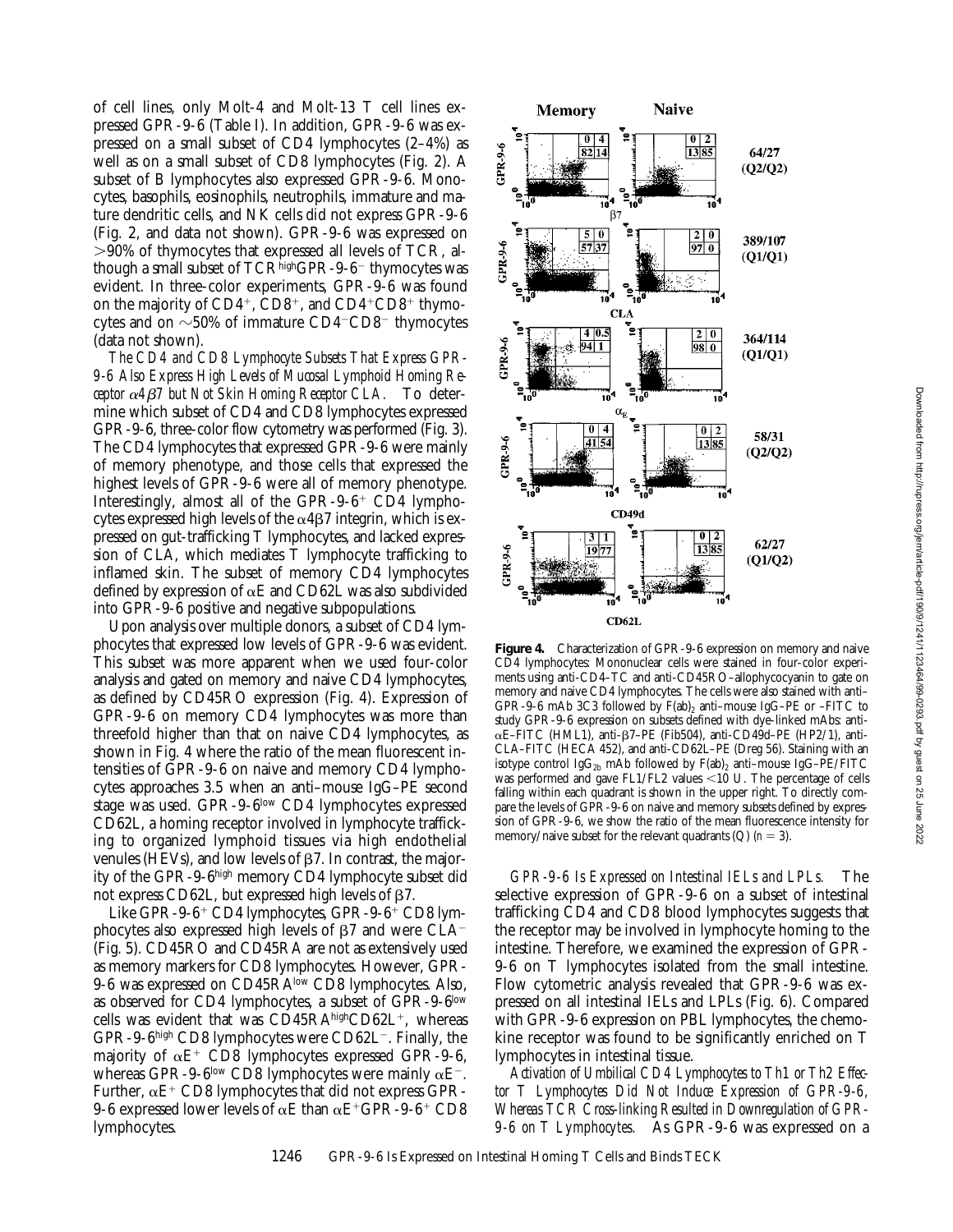

**Figure 5.** GPR-9-6 is expressed on  $\beta$ 7high CLA<sup>-</sup> memory CD8 lymphocytes and predominantly  $\alpha \check{E}^+$  CD8 lymphocytes. Mononuclear cells were stained in three-color experiments using anti-CD8–TC to gate CD8 lymphocytes. The cells were also stained with anti–GPR-9-6 mAb 3C3 followed by  $F(ab)$ <sub>2</sub> anti–mouse IgG–PE or –FITC to study GPR-9-6 expression on subsets defined with dye-linked mAbs: anti-aE–FITC (HML1), anti-b7–PE (Fib504), anti-CD49d–PE (HP2/1), anti-CLA–FITC (HECA 452), anti-CD45RA–FITC, and anti-CD62L–PE (Dreg 56). Staining with an isotype control  $\text{IgG}_{2\text{b}}$ mAb followed by  $F(ab)$ , anti-mouse IgG-PE/ FITC was performed and gave values  $<$  10 U. The percentage of cells falling within each quadrant is shown in the upper right  $(n = 4)$ .

subset of memory T lymphocytes, we attempted to induce expression of GPR-9-6 on umbilical CD4 lymphocytes by activation in the presence of directing cytokines to generate Th1 and Th2 lymphocytes. Although the Th1 and Th2 lymphocyte lines showed the appropriate differential production of IL-4, IL-13, and IFN- $\gamma$  upon activation (data not shown), chronic activation of these cells in the presence of IL-12 or IL-4 to generate Th1 or Th2 lymphocytes failed to induce the expression of GPR-9-6 (Fig. 7 B). Further, chronic activation of umbilical CD4 lymphocytes in the presence of IL-1–13, IL-15, IL-17, IL-18, and TGF- $\beta$ did not induce expression of GPR-9-6 (data not shown).





Figure 6. GPR-9-6 is expressed on intestinal IELs and LPLs. Freshly isolated LPLs and IELs were stained with anti–GPR-9-6 mAb 3C3 (gray profile) or with a mouse  $IgG_{2b}$  control mAb (white). PBLs were also stained as an internal control from a separate donor. Similar results were obtained from four different mucosal cell populations.

1247 Zabel et al.



Figure 7. Modulation of GPR-9-6 on lymphocytes by cytokines and upon T lymphocyte activation. (A and B) Chronically activated Th1 (dark line) and Th2 lymphocytes (thin line) at second stage activation were stained with anti-CXCR3 and anti–GPR-9-6 mAb 3C3. Staining of Th1 lymphocytes with an isotype control Ig $G_{2b}$  mAb served as a negative control (dashed line). (C and D) Mononuclear cells were activated with plate-bound anti-TCR mAb OKT3 for 4 d followed by expansion with IL-2 at 5 ng/ml. Aliquots of cells were stained at the indicated times with anti–GPR-9-6, anti-CCR5, and anti-CCR6 to determine the effect of T lymphocyte activation upon expression of GPR-9-6 (C) and other chemokine receptors (D), using an anti-CD3 mAb to directly label the T lymphocytes  $(n = 2)$ .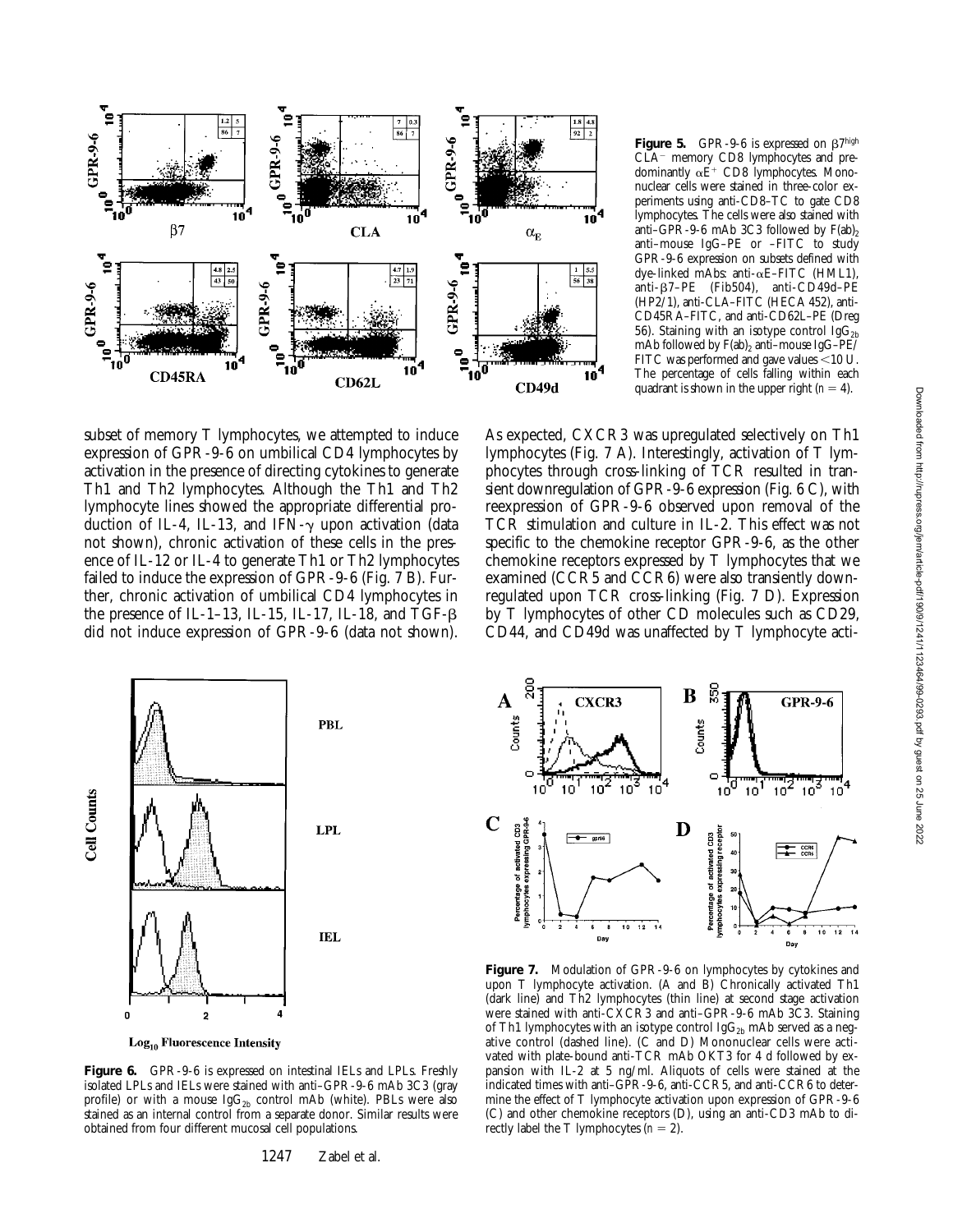vation (data not shown).

*The GPR-9-6 Chemokine Receptor Specifically Interacts with TECK and Mediates Thymocyte and CD4 Lymphocyte Chemotaxis.* From a panel of chemokines including MCP-1–4, MIP-1 $\alpha\beta$ , MIP-3 $\alpha\beta$ , eotaxin-1–3, RANTES, I-309, thymus and activation-regulated chemokine (TARC), MDC, liverexpressed chemokine (LEC),  $CK\alpha^2$ , secondary lymphoidtissue chemokine (SLC), human CC chemokine 1, fractalkine, lymphotactin, monokine induced by  $IFN-\gamma$  (MIG), IP-10, I-TAC, B cell–attracting chemokine 1 (BCL-1), IL-8,  $\alpha\beta\psi$ , leukotactin, stromal cell–derived factor (SDF)- $1\alpha/\beta$ , MIP-3, and MIP-4, only TECK induced chemotaxis of GPR-9-6/L1.2 transfectants (Fig. 8 A, and data not shown). TECK-mediated chemotaxis of L1.2/GPR-9-6 transfectants was inhibited by anti–GPR-9-6 mAb 3C3 (Fig. 8 B), while pretreatment of the transfectants with pertussis toxin also inhibited migration to TECK (Fig. 8 B). The observation that pertussis toxin abolished TECK-mediated transfectant chemotaxis indicates that chemokine receptor GPR-9-6 couples to the  $G_i$  class of G proteins. TECK did not act on any of the other transfectants tested  $(CCR1, 2, 4-7, and  $CXCR1-4$ ), with the exception of$ CCR3/L1.2 transfectants, for which high concentrations of TECK were weakly chemotactic (data not shown). Also in examining our panel of cell lines, we found that only  $GPR-9-6^+$  Molt-4 and Molt-13 cell lines migrated to TECK (Table I). Migration of Molt-4 and Molt-13 cells to TECK was blocked by anti–GPR-9-6 mAb 3C3 (data not shown).

Primary thymocytes were also chemotaxic for TECK in a dose-dependent manner (Fig. 8 C), and this migration was blocked by anti–GPR-9-6 mAb 3C3, but not by an Ig $G_{2b}$  control (Fig. 8 D). In contrast, anti-GPR-9-6 did not block thymocyte migration to SDF-1 $\alpha$ , which binds to CXCR4 on thymocytes (Fig. 8 D). We also found that a small subset of CD4 lymphocytes  $(<0.5\%$  of input) migrated to TECK and that this chemotaxis was blocked by



**Figure 8.** GPR-9-6 is a chemokine receptor for TECK. (A) GPR-9-6 transfectants were examined for chemotactic responses to various concentrations of TECK and I-TAC ranging from 10 to 1,000 nM. (B) The effect of anti–GPR-9-6 mAb 3C3 and pertussis toxin (PTX) on the migration was examined. All mAb treatments were for 10 min at  $4^{\circ}$ C before the migration assay. (C) Thymocytes were examined for their chemotaxis to various concentrations of TECK. (D) The effect of anti–GPR-9-6 mAb 3C3 and an IgG<sub>2b</sub> control on TECKand  $SDF-1\alpha$ -induced thymocyte migration was also examined. The effect of anti–GPR-9-6 mAb and anti-CCR4 mAb 2B10 on the chemotaxis of CD4 lymphocytes to TECK (E) and TARC (F) was also tested  $(n = 2)$ .

1248 GPR-9-6 Is Expressed on Intestinal Homing T Cells and Binds TECK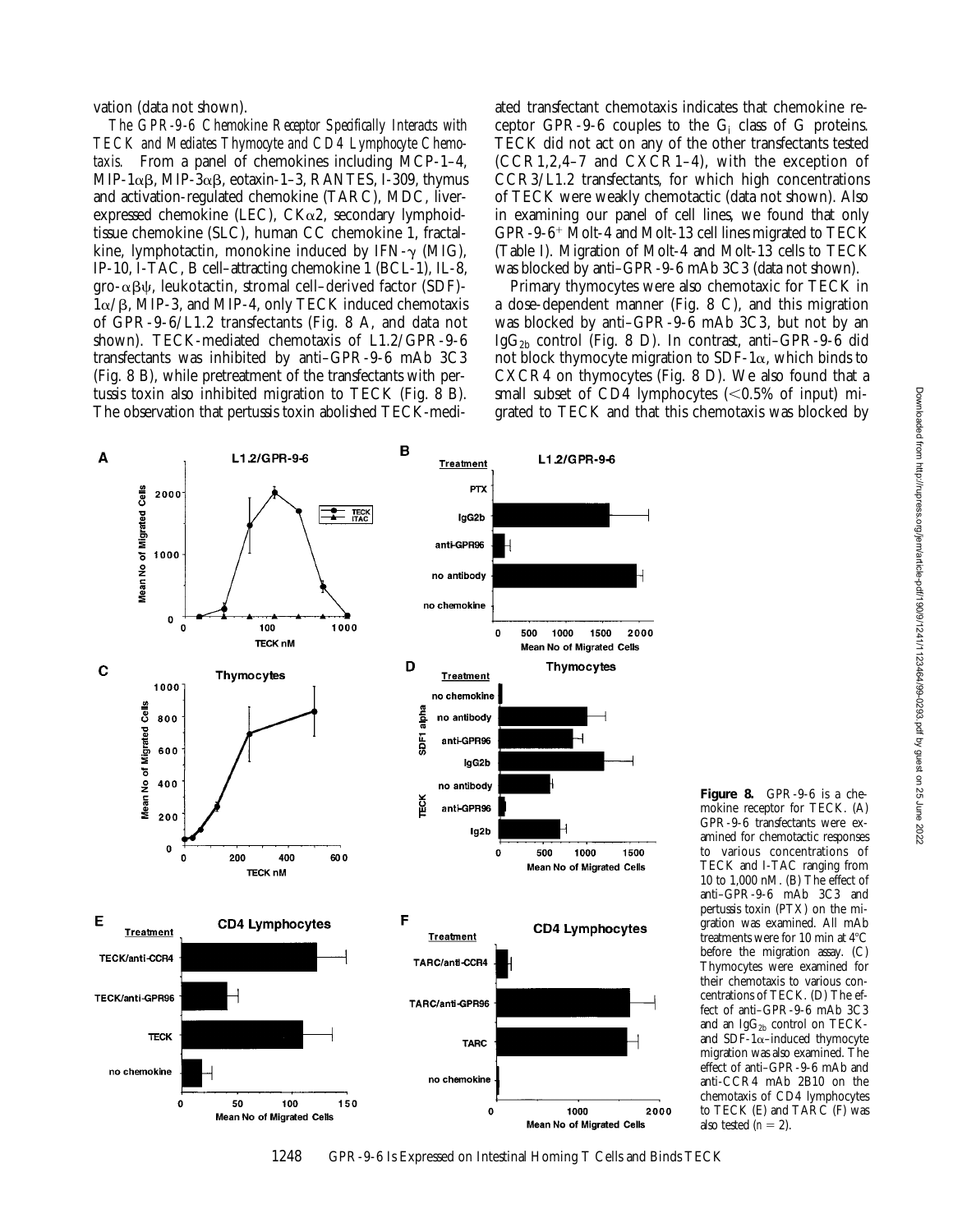anti–GPR-9-6 mAb 3C3, but not by an anti-CCR4 mAb, 2B10. In contrast, 3C3 mAb had no effect on TARCinduced CD4 lymphocyte chemotaxis (Fig. 8, E and F). In our experiments, TECK was not chemotactic for other total cell populations in peripheral blood, including B lymphocytes, CD8 lymphocytes, neutrophils, monocytes, and eosinophils (data not shown).

*The*  $\alpha$ *4B7highCLA<sup>-</sup>CD45RA<sup>-</sup>CD4 and*  $\alpha$ *E<sup>+</sup>* $\alpha$ *4B7<sup>+</sup> CD45RAlow/*2 *CD8 Lymphocytes Migrate to TECK.* In our preliminary chemotaxis studies, we were able to demonstrate that TECK induced significant but very low levels of migration of peripheral blood CD4 lymphocytes. This reflects the low percentage of CD4 lymphocytes that express GPR-9-6 and the background migration of the total population of CD4 lymphocytes. As GPR-9-6 was expressed at high levels mainly on small subsets of memory  $\beta \bar{7}^{\text{high}}$  CD4 and CD8 lymphocytes, we examined the phenotype of the memory CD4 and CD8 lymphocytes that migrate to TECK using multi-color FACScan™ analysis with anti-

 $\mathbf{A}$ **Cell Type**  $\alpha$ 4 $\beta$ 7 CLA<sup>+</sup>  $\alpha$ 487 CLA  $\alpha$ 487<sup>+</sup>CLA<sup>-</sup>  $\mathbf{0}$  $\overline{2}$ 4  $\bf8$ 6 Migration (% of Input) B **Cell Type**  $\alpha E^+\alpha 4\beta 7^+$  $\alpha E^- \alpha 4 \beta 7^+$  $\alpha E^{-} \alpha 4 \beta 7$ 10 15  $\overline{20}$ 5 25 30 Migration (% of Input)

**Figure 9.** TECK preferentially attracts gut-homing memory CD4 lymphocytes and  $\alpha E^+\alpha 4\beta 7$ <sup>+</sup>CD45RA<sup>low/-</sup> CD8 lymphocytes. Mononuclear cells from two donors were allowed to migrate to  $1 \mu M$  TECK (black bars) and also to medium (white). (A) The starting and migrated populations were analyzed by multiparameter flow cytometry to determine the percentages of skin-homing  $CLA^+\alpha 4\beta 7^-$ , gut-homing memory  $CLA^{-} \alpha 4\beta 7^{+}$ , and other systemic  $CLA^{-} \alpha 4\beta 7^{-}$  memory CD4 lymphocytes in the starting and migrated populations. (B) The starting and migrated populations were analyzed to determine the percentage of  $\alpha E^+ \alpha 4\beta 7^+$ ,  $\alpha E^- \alpha 4\beta 7^+$ , and  $\alpha E^- \alpha 4\beta 7^-$ CD45RAlow/- CD8 lymphocytes in the starting and migrated populations. With knowledge of the total input and the number of migrated cells, these values are expressed as percentage of input  $(n = 3)$ .

CD4, anti-CD8, anti-CD45RA, anti-CLA, anti- $\alpha$ 4 $\beta$ 7 mAb Act1, and anti- $\alpha$ E (Fig. 9). Act1 is an mAb that recognizes a combinatorial epitope on  $\alpha$ 4 $\beta$ 7 and therefore can be used to specifically examine expression of this integrin on leukocytes. The gut-homing  $\alpha$ 4 $\beta$ 7+CLA<sup>-</sup> memory CD4 lymphocytes were enriched in the migrated population, whereas skin-homing  $\alpha$ 4 $\beta$ 7<sup>-</sup>CLA<sup>+</sup> memory CD4 lymphocytes and  $\alpha$ 4 $\beta$ 7<sup>-</sup>CLA<sup>-</sup> memory CD4 lymphocytes were not (Fig. 10 A). Therefore, the memory CD4 lymphocytes that migrate to TECK are contained in the gut-homing  $\alpha$ 4 $\beta$ 7<sup>+</sup>  $CLA<sup>-</sup>$  memory  $CD4$  lymphocyte subpopulation. For the CD8 lymphocytes, the anti-CD45RA mAb was used to define the memory CD8 lymphocytes as  $CD45RA^{\text{low}-}$ . As GPR-9-6 was expressed at high levels on CD8 lymphocytes that express high levels of  $\alpha E$  or  $\beta$ 7, we analyzed the expression of  $\alpha$ E and  $\alpha$ 4 $\beta$ 7 on the migrated CD8 lymphocytes. Higher random migration of  $CD45RA$ low/-  $CD8$ lymphocytes was evident, but the cells responsive to TECK were greatly enriched in the  $\alpha E^+ \alpha 4\beta 7^+$ CD45RAlow/- CD8 lymphocyte subset (Fig. 9 B).

*TECK Induces Ca2*1 *Flux in GPR-9-6*1 *Cell Line Molt-4.* In addition to its ability to induce cell migration, TECK also induced a more robust  $Ca^{2+}$  flux in Molt-4 cells than was observed with SDF-1 $\alpha$ , whose receptor (CXCR4) was also expressed by Molt-4 cells (Fig. 10). MDC did not induce  $\bar{C}a^{2+}$  flux in Molt-4 cells, which do not express CCR4, the receptor for MDC.

*TECK Binds to GPR-9-6*1 *Molt-4 Cells and Blocks the Binding of Anti-GPR-9-6 mAb 3C3 to GPR-9-6<sup>+</sup> Cells.* As TECK was chemotactic for GPR-9-6–expressing cells, we evaluated whether TECK binds to GPR-9-6. Although tyrosine-iodinated TECK did not bind to  $GPR-9-6^+$  Molt-4



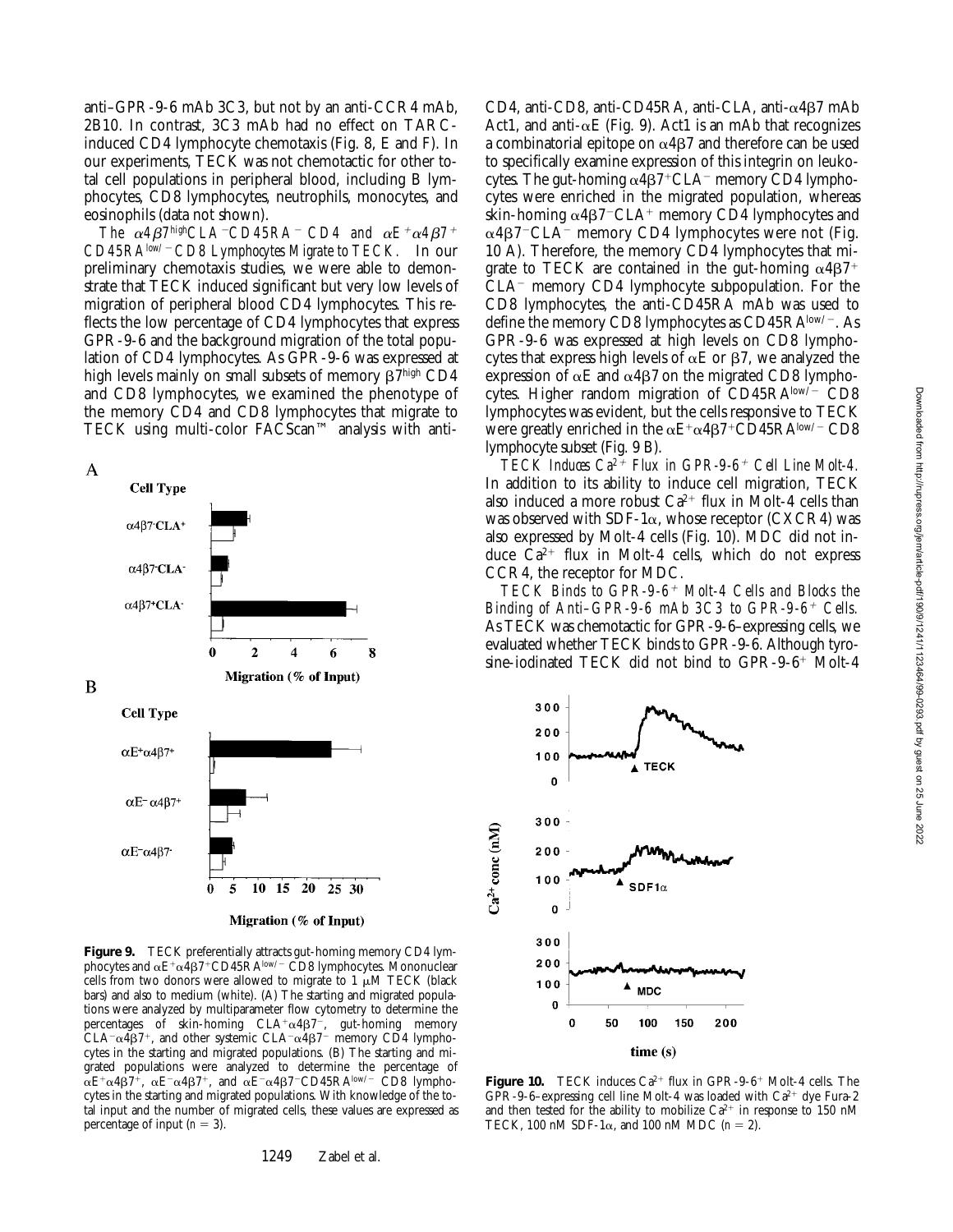

**Figure 11.** Biotinylated TECK binds to Molt-4 cells. (A) Molt-4 and CEM cells were tested for their ability to bind to biotinylated TECK used at concentrations of 100, 50, 25, 12.5, 6.25, and 3.125 nM. (B) We also examined the effect of preincubating the cells for 10 min with 500 nM TECK, 500 nM MCP-1, and 50 ug/ml anti–GPR-9-6 mAb  $3C3$  or an Ig $G_{2b}$  mAb on the binding of Molt-4 and CEM cells with biotinylated TECK  $(n = 2)$ .

cells, biotinylated TECK bound in a dose-dependent and saturable manner. In contrast, biotinylated TECK did not bind to  $GPR-9-6$ <sup>-</sup> CEM cells (Fig. 11 A). Binding of biotinylated TECK to Molt-4 cells was inhibited by either 500 nM TECK or by the anti–GPR-9-6 mAb 3C3, but not by either 500 nM MCP-1 or an Ig $G_{2b}$  control mAb (Fig. 11 B).

Preincubation of GPR-9-6 transfectants, CD4 cells, and B lymphocytes with TECK inhibited the staining with anti– GPR-9-6 mAb 3C3, whereas MDC had no effect (Fig. 12). Although these experiments were performed at  $4^{\circ}C$ and with azide, in the absence of a nonblocking anti– GPR-9-6 mAb, we cannot be certain of whether these results reflect either blocking or downmodulation of the chemokine receptor. However, these data do demonstrate that the staining pattern we observe with mAb 3C3 is not due to nonspecific binding of mAb 3C3 to lymphocytes.

*Tissue Distribution of TECK and GPR-9-6 Transcripts.* Due to the expression of GPR-9-6 on mucosal homing lymphocytes, we examined the distribution of TECK and GPR-9-6 transcripts in lymphoid and mucosal tissues (Fig. 13). TECK was selectively expressed in thymus and small intestine (Fig. 13 A). GPR-9-6 was expressed at high levels in thymus and weakly in spleen and PBLs (Fig. 13 B). Although we could not detect GPR-9-6 transcripts by Northern blot analysis in small intestine, we were able to detect GPR-9-6 message in small intestine and thymus using the more sensitive technique of RT-PCR (Fig. 13 C). Message for either gene was not detected in brain or colon. Also as predicted from our expression data on cell lines with mAb 3C3, GPR-9-6 was expressed by Molt-13 cells (and Molt-4 cells, data not shown) but not in GPR-9-6<sup>-</sup> JY, KU812, and EOL cells. In additional Northern blot analysis, TECK and GPR-9-6 were not detected in Th1, Th2, or T regulatory type 1 lymphocytes, LAK (lymphokine-activated NK) cells, monocytes, CD34-derived dendritic cells, monocyte-derived dendritic cells, astrocytes, high umbilical vein endothelial cells, or pulmonary vein endothelial cells (data not shown).

## **Discussion**

Selective expression of adhesion molecules on T lymphocyte subsets mediates trafficking to distinct physiologic locations, such as peripheral LNs (37), intestinal sites (15,

38), and different tissue inflammatory sites (13, 39–41). It is thought that specific chemokine receptors expressed on these lymphocyte subsets interact with chemokines expressed in these areas to mediate leukocyte activation, arrest, and transendothelial migration. Therefore, it is possible that lymphocyte subsets defined by their expression of certain adhesion molecules may also express known, orphan, or as yet undiscovered chemokine receptors that will be important in trafficking of the lymphocytes into these sites. Our work describes one such chemokine receptor that is selectively expressed at high levels on thymocytes, gut-homing memory CD4 and CD8 lymphocytes, and intestinal mucosal lymphocytes.

GPR-9-6 was originally chosen as a potentially interesting orphan chemokine receptor due to its strong phylogenetic linkage with other known chemokine receptors including CCR6 and CCR7. To evaluate its function, we generated GPR-9-6 transfectants and performed studies to determine which chemokines induced chemotaxis of GPR-9-6<sup>+</sup> cells. Out of all the chemokines tested, only TECK (42) acted as a chemoattractant for GPR-9-6/L1.2 transfectants. In contrast, TECK did not induce chemotaxis of L1.2 cells transfected with CCR1,2,4–7 or 9 or CXCR1–4 or 5. Although TECK also induced chemotaxis of CCR3/L1.2 transfectants, this was a relatively weak effect, inducing only 20% of the chemotactic mobility observed with eotaxin-1. Thus, TECK appears to have a restricted effect. In addition, in examining tumor cell lines for chemotaxis to TECK, GPR-9-6 expression directly correlated with chemotaxis. TECK-mediated chemotaxis of  $GPR-9-6^+$  transfectants, tumor cell lines, thymocytes, and CD4 lymphocytes was inhibited by anti–GPR-9-6 mAb 3C3. Thus, GPR-9-6 appears to represent the main chemokine receptor through which TECK acts on these cell populations, and to be a selective receptor for TECK. Like other chemokine receptors, the chemotaxis of GPR-9-6/L1.2 transfectants to TECK appears to be mediated exclusively through  $G_i$  signaling, as treatment with pertussis toxin abolishes transfectant migration to TECK.

In dose–response curves, 150 nM TECK resulted in optimal chemotaxis of GPR-9-6–expressing transfectants. This falls into the range of 1 nM to 1  $\mu$ M at which other leukocyte chemokines are active. However, as a recombinant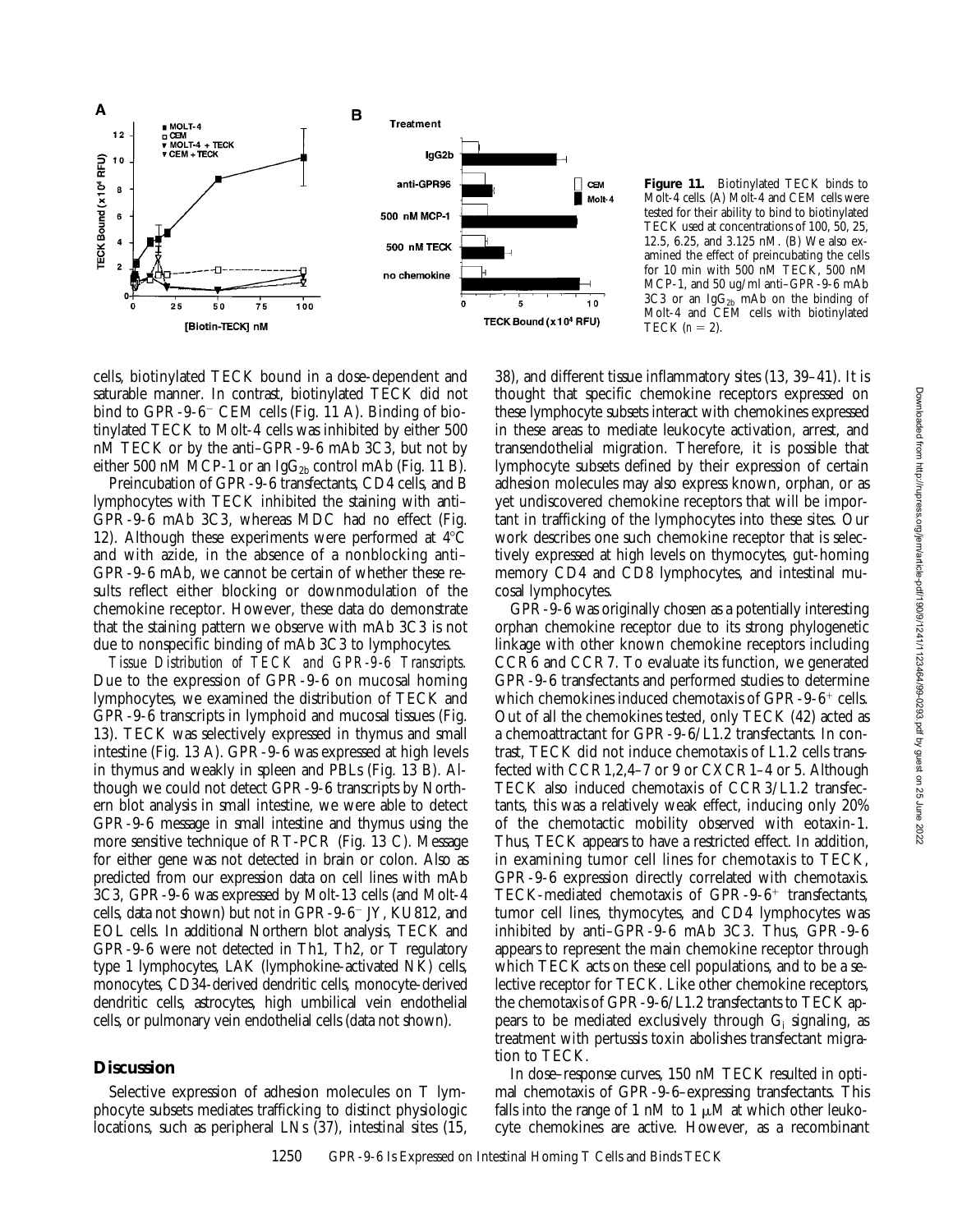Downloaded from http://rupress.org/jem/article-pdf/190/9/1241/1123464/99-0293.pdf by guest on 25 June 2022

Downloaded from http://rupress.org/jem/article-pdf/190/9/1241/123464/99-0293.pdf by guest on 25 June 2022



**Figure 12.** TECK blocks the binding of mAb 3C3 to GPR-9-6 on transfectants and lymphocytes. (A) L1.2/GPR-9-6 transfectants were preincubated with various concentrations of TECK or MDC on ice in PBS with 5% FCS, 10% human serum, and 0.2% azide for 10 min before the addition of mAb 3C3. (B) Mononuclear cells were treated in a similar manner but with either 500 nM MDC or 500 nM TECK. Cells were then stained as described in Materials and Methods  $(n = 2)$ .

TECK produced by *E*. *coli* (PeproTech) was used for these studies, it remains possible that proper posttranslational modifications of the chemokine may not have occurred and that the recombinant TECK has a somewhat different activity than naturally produced TECK. In addition, further cleavage of TECK by factors outside the cell in vivo could generate more active fragments, as is the case for  $CK\beta8$  (43). Thus, the actual dose–response curve in vivo may differ from that determined using the reagents currently available.

1251 Zabel et al.

In published reports and in our own analysis, TECK is prominently expressed in the thymus. Therefore, we evaluated whether GPR-9-6 is expressed on thymocytes. Indeed, GPR-9-6 mRNA was detected prominently in thymic tissue based on Northern blot analysis. In addition, based on two- and three-color flow cytometry, GPR-9-6 polypeptide was expressed on the cell surface of the majority of thymocytes bearing all levels of TCR. Thus, GPR-9-6 is apparently expressed at all stages of T lymphocyte development. However, there was a small subpopulation of TCRhigh thymocytes that lacked GPR-9-6 expression. Further, most naive peripheral blood T lymphocytes derived from adults were either GPR-9-6<sup>-</sup> or expressed low levels of GPR-9-6 based on FACS® analysis. Thus, it appears likely that GPR-9-6 is downregulated near the time of thymocyte exit to the periphery. The expression of both GPR-9-6 and its ligand in the thymus demonstrates that TECK and GPR-9-6 probably interact in vivo as well as in vitro. This chemokine receptor–ligand pair is likely to play a role in thymocyte development, perhaps through effects on thymocyte localization or activation.

TECK was originally cloned from fetal intestine (42), and our Northern blot analysis revealed abundant TECK mRNA expressed in small intestine tissue derived from adults. Thus, it seemed possible that TECK might also function to recruit circulating lymphocytes to the intestine. To evaluate this possibility, we determined the expression of GPR-9-6 on PBLs. Although most PBLs lacked cell surface GPR-9-6, there was a small subset of peripheral T lymphocytes that was  $GPR-9-6^+$ . In three-color experiments, GPR-9-6 was found predominantly on memory CD4 and CD8 lymphocytes that coexpressed high levels of the gut-homing receptor,  $\alpha$ 4 $\beta$ 7. However, in the case of CD8 lymphocytes, we observed a greater correlation of GPR-9-6 and  $\alpha$ E expression. GPR-9-6<sup>+</sup> T lymphocytes also lack expression of CLA, which is consistent with a possible role of TECK in gut T lymphocyte localization. Furthermore, TECK induced chemotaxis of a small subset of CD4 lymphocytes that were enriched in the  $\beta$ <sup>+</sup> memory CD4/CD8 subset that expresses GPR-9-6. In addition, although we did not detect chemotaxis of total CD8 lymphocytes to TECK, we were able to identify a subset of  $\alpha E^+ \alpha 4\beta 7^+ C D 45 R A^{\text{low}-} C D 8$  lymphocytes that was enriched in the population of cells that migrated in response to TECK, suggesting that TECK induced migration of this CD8 lymphocyte subset. Thus, the GPR-9-6 expressed on memory CD4 and CD8 lymphocytes is functional to induce chemotaxis. In contrast to GPR-9-6 expression, CCR4 is expressed on CLA<sup>+</sup> or CLA<sup>-</sup>  $\alpha$ 4 $\beta$ 7<sup>-</sup> circulating memory CD4 lymphocytes (13, 38, 44), but not on  $\alpha$ 4 $\beta$ 7high cells. Thus, CCR4 and GPR-9-6 may define nonoverlapping subsets of memory CD4 lymphocytes that traffic to different sites.

GPR-9-6 was also expressed on a substantial proportion of B lymphocytes in peripheral blood, both with 3C3 and also with a second anti–GPR-9-6 mAb (data not shown), and staining of B lymphocytes with 3C3 was blocked by TECK. However, B lymphocytes were not chemotaxic for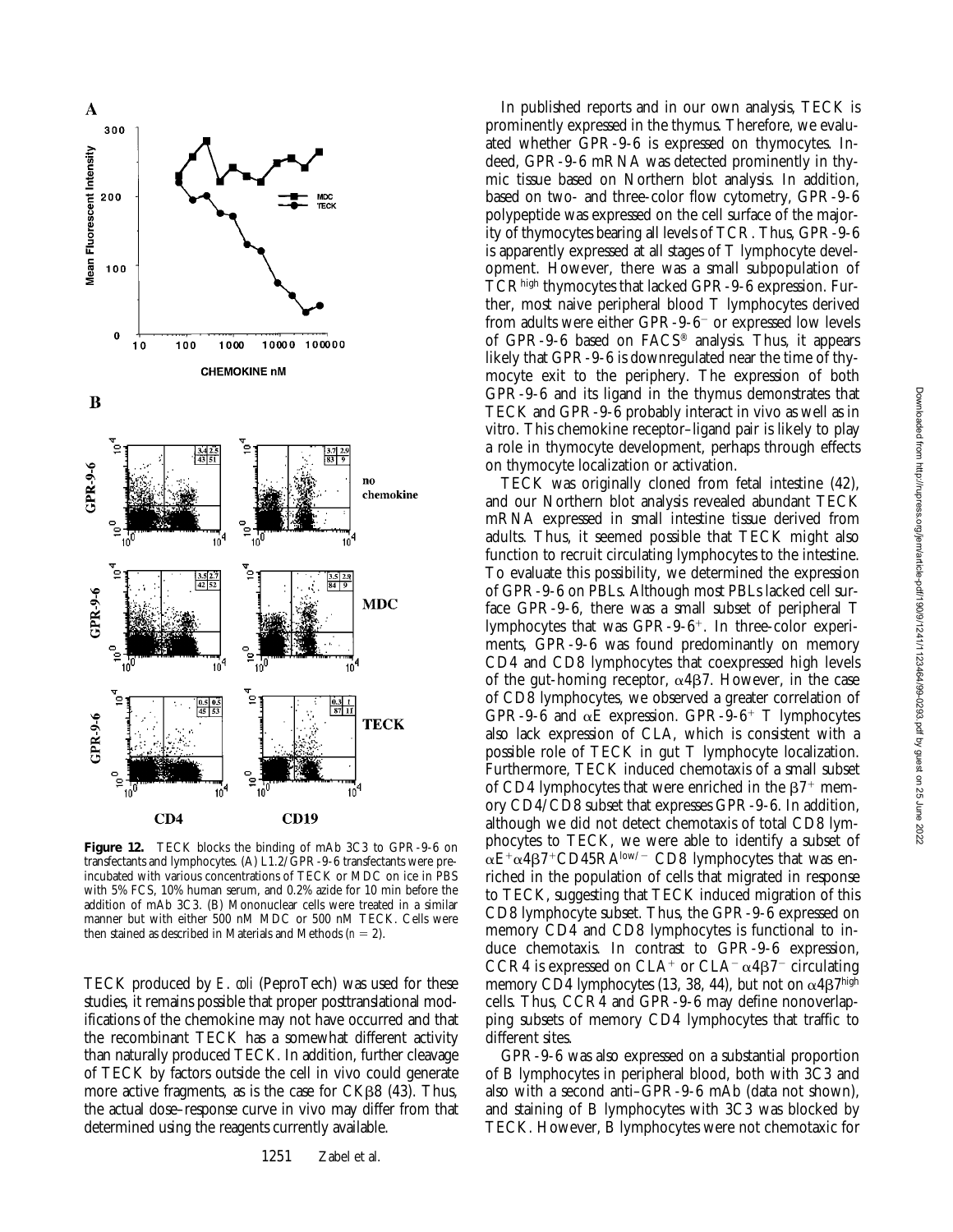

**Figure 13.** Tissue distribution of TECK and GPR-9-6. (A) TECK hybridizations: 32P-labeled TECK DNA was used to probe multitissue Northern blot filters (2 mg poly-A RNA per lane, 24-h exposure; Clontech). (B) GPR-9-6 hybridizations: 32P-labeled GPR-9-6 DNA was used to probe the same filters as in A as well as a multi-cell line Northern blot filter (72-h exposure). (C) Equivalent amounts (0.5 ng) of primary cDNA (Clontech) from colon, small intestine, brain, and thymus, as well as 500 ng genomic DNA were amplified in PCR (30 cycles) using GPR-9-6 and TECK primers. G3PDH primers and G3PDH intron B primers were used as controls.

TECK. This may reflect either the reduced motility of these cells or the failure of GPR-9-6 to mediate chemotaxis of B lymphocytes, as observed for CCR1 on neutrophils. Although the evidence suggests that a subset of B lymphocytes that express GPR-9-6 does exist, the function of GPR-9-6 on these cells is not clear.

If GPR-9-6 plays a role in the localization of T lymphocytes to the intestine, its expression might be enhanced on T lymphocytes in this tissue site. Indeed, while we did not detect GPR-9-6 transcripts in small intestine using relatively less sensitive Northern blot analysis, GPR-9-6 transcripts were detected in small intestinal tissue via RT-PCR. Further, flow cytometry revealed GPR-9-6 expression on almost all intestinal IELs and lamina propria T lymphocytes isolated from normal individuals undergoing gastric bypass surgery. Thus, expression of GPR-9-6 was greatly enriched on CD4 and CD8 lymphocytes present in intestinal tissue compared with its expression on peripheral T lymphocytes.

The expression of TECK in small intestine and of GPR-9-6 on a subset of intestinal trafficking T lymphocytes indicates that TECK may play a role in the trafficking of GPR- $9-6$ <sup>+</sup> CD4 and CD8 lymphocytes to intestinal sites. It is possible that expression of TECK by postcapillary venules in the lamina propria or by Peyer's patch HEVs may activate  $GPR-9-6$ <sup>+</sup> T lymphocytes and lead to leukocyte arrest via  $\alpha$ 4 $\beta$ 7–mucosal addressin cell adhesion molecule 1 (MAd-CAM-1) interactions, and thus in the selective extravasation of memory intestinal T lymphocytes within the intestine. Additionally, as the majority of resident intestinal IELs and LPLs express GPR-9-6, TECK may play a role in their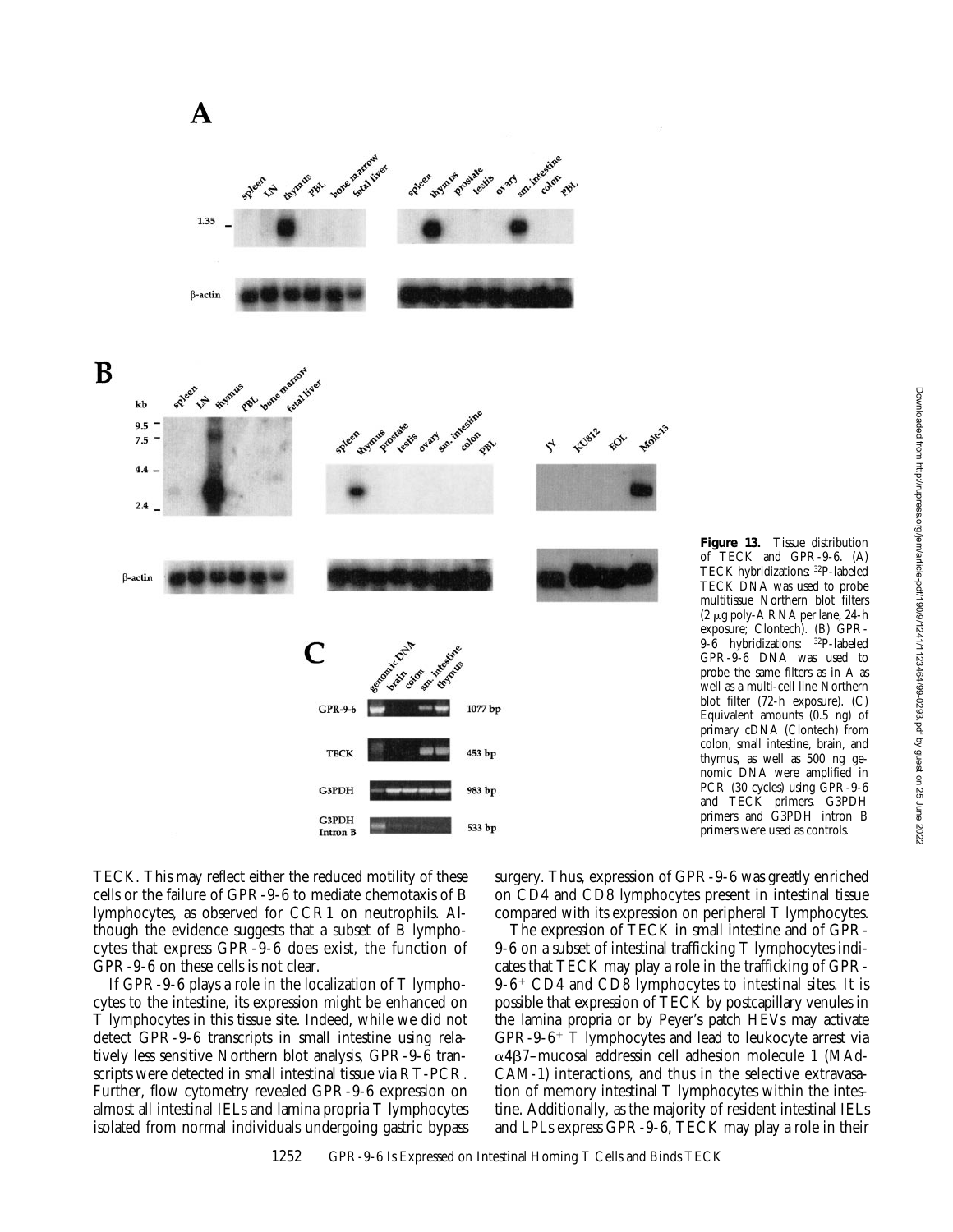localization within intestinal tissue or effector action at these sites. For example, it is possible that selective expression of TECK by epithelial or other cells in the small intestine could direct GPR-9-6<sup>+</sup> T lymphocyte migration after the cells have crossed the endothelium and entered the intestinal tissue. Finally, although the majority of CD4 lymphocytes that express GPR-9-6 are memory cells, a small subset of naive phenotype CD4 lymphocytes also expresses GPR-9-6, albeit at lower levels. These may represent T lymphocytes that have recently emigrated from the thymus. Alternatively, a subpopulation of naive T lymphocytes may traffic to sites of TECK expression in the small intestine. It is of interest that while most GPR-9-6high memory CD4 lymphocytes do not express CD62L, GPR-9-6low naive CD4 lymphocytes do express CD62L. High levels of expression of  $\alpha$ 4 $\beta$ 7 (such as those observed on memory CD4 lymphocytes) are thought to be sufficient to mediate lymphocyte tethering and rolling via MAdCAM-1 on lamina propria as well as HEVs in Peyer's patches. However, low levels of expression of this integrin (such as those observed on naive CD4 lymphocytes) are not thought to be sufficient (16, 17). It is possible that the coexpression of CD62L and low levels of  $\alpha$ 4 $\beta$ 7 on GPR-9-6<sup>low</sup> naive CD4 lymphocyte could allow initiation of rolling on Peyer's patch HEVs, with resulting arrest after lymphocyte activation and LFA-1 and  $\alpha$ 4 $\beta$ 7 avidity upregulation.

We postulate that factors present in the mucosal environment lead to the induction of GPR-9-6 on T lymphocytes as well as TECK expression. Cytokines present in Th1/Th2 environments, at least in vitro, induce expression of certain chemokine receptors, such as CCR4 on Th2 and CXCR3 on Th1 lymphocytes, as well as the production of the chemokines that bind these receptors (25–30). However, these conditions did not upregulate GPR-9-6 expression on T lymphocytes. Also, our attempts to induce expression of GPR-9-6 on activated umbilical CD4 lymphocytes with cytokines IL-1-13, IL-15, IL-17, IL-18, and TGF-β, previously shown to induce  $\alpha E$  on T lymphocytes (45), failed to identify a cytokine that upregulates GPR-9-6 expression. Therefore, there must be an as yet undefined mechanism by which GPR-9-6 expression is controlled on T lymphocytes.

In addition to studying the effect of cytokines on chemokine receptor expression, we wanted to determine if GPR-9-6 was modulated after T lymphocyte stimulation via antigen receptor cross-linking. Upon activation via TCR cross-linking, expression of GPR-9-6 is downregulated, as are other chemokine receptors such as CCR5, CCR6, and CXCR4 (46). When the TCR is disengaged, GPR-9-6 is reexpressed by the T lymphocyte. As TCR cross-linking mimics antigen presentation, we conclude that upon TCR cross-linking via appropriate MHC class II–peptide complexes expressed by APCs, T lymphocytes will downregulate chemokine receptors such as GPR-9-6. By this method, T lymphocytes will be held in association with either dendritic cells or B lymphocytes until the relevant signals involved in antigen presentation or T–B cognate interactions have occurred.

In summary, we have shown that orphan chemokine receptor GPR-9-6 is expressed on the majority of thymocytes, intestinal IELs, LPLs, and on discrete subsets of T lymphocytes that traffic to intestinal sites. The CC chemokine TECK interacts with GPR-9-6 and mediates the chemotaxis of cells bearing this receptor. Based on the demonstration that GPR-9-6 induces chemotaxis of cell populations in a dose-dependent fashion in response to a chemokine, we propose to name this orphan chemokine receptor CCR-9. These findings, together with the selective expression of TECK and GPR-9-6 in thymus and small intestine, imply a dual role for GPR-9-6, both in T cell development and in the intestinal immune response.

While this manuscript was in submission, Zaballos et al. (47) reported that TECK acts as a chemoattractant for HEK293/human GPR-9-6 transfectants as well as for the Molt-4 cell line.

We thank Dr. Walter Newman for his advice and critical analysis of this manuscript. We thank Dr. Steve Roth of Boston Children's Hospital for assistance in obtaining thymus samples. We would like to acknowledge Suzanne Densmore, Sam Massoni, and Erin Scanlon for their contributions in chemokine synthesis, and Vilmos Csizmadia, Melissa Goodwille, and April Miao for their technical advice. We also acknowledge Dr. Yieh-Ping Wan for his efforts in generating radiolabeled TECK.

This work was supported in part by a grant from the Swedish Foundation for International Cooperation in Research and Higher Education (STINT) to W.W. Agace, and by grants from the National Institutes of Health to C.M. Parker (DK52978), E.C. Ebert (DK42166), and E.C. Butcher (AI37832, GM37734).

Address correspondence to David P. Andrew, LeukoSite, Inc., 215 First St., Cambridge, MA 02142. Phone: 617-621-9350 ext. 2250; Fax: 617-621-9380; E-mail: dpandrew@hotmail.com

*Submitted: 19 February 1999 Revised: 10 August 1999 Accepted: 18 August 1999*

## **References**

- 1. Taub, D.D., and J.J. Oppenheim. 1994. Chemokines, inflammation and the immune system. *Ther. Immunol*. 1:229–246.
- 2. Mackay, C.R. 1996. Chemokine receptors and T cell

chemotaxis. *J. Exp. Med*. 184:799–802.

3. Taub, D.D., M. Anver, J.J. Oppenheim, D.L. Longo, and W.J. Murphy. 1996. T lymphocyte recruitment by interleu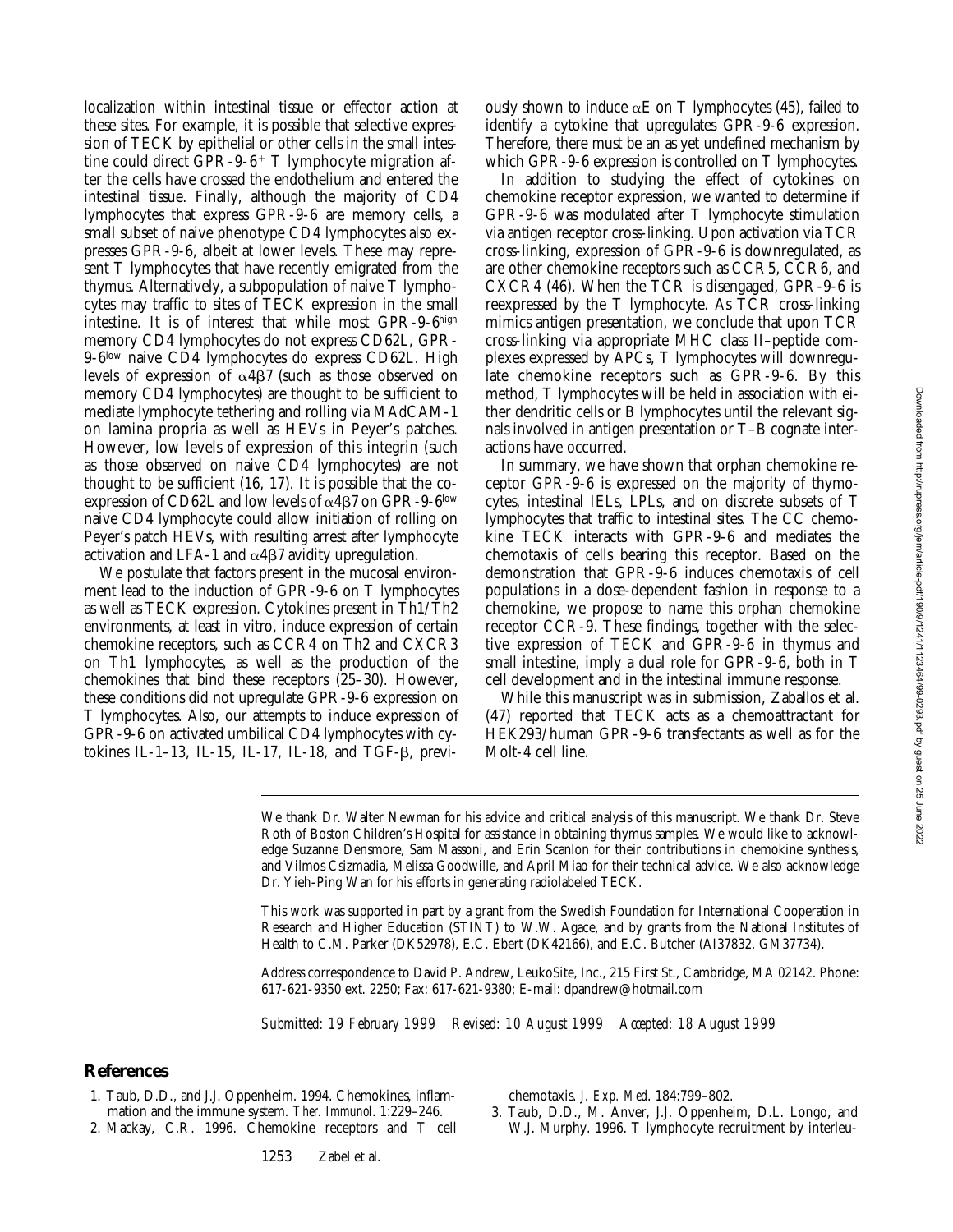kin-8 (IL-8). *J. Clin. Invest*. 97:1931–1941.

- 4. Fuentes, M.E., S.K. Durham, M.R. Swerdel, A.C. Lewin, D.S. Barton, J.R. Megil, R. Bravo, and S.A. Lira. 1995. Controlled recruitment of monocytes and macrophages to specific organs through transgenic expression of monocyte chemoattractant protein-1. *J. Immunol*. 155:5769–5776.
- 5. Bargatze, R.F., and E.C. Butcher. 1993. Rapid G protein– regulated activation event involved in lymphocyte binding to high endothelial venules. *J. Exp. Med.* 178:367–372.
- 6. Sekido, N., N. Mukaida, A. Harada, I. Nakanishi, Y. Watanabe, and K. Matsushima. 1993. Prevention of lung reperfusion injury in rabbits by a monoclonal antibody against interleukin-8. *Nature*. 365:654–657.
- 7. Karpus, W.J., N.W. Lukacs, B.L. McRae, R.M. Strieter, S.L. Kunkel, and S.D. Miller. 1995. An important role for the chemokine macrophage inflammatory protein-1 alpha in the pathogenesis of the T cell-mediated autoimmune disease, experimental autoimmune encephalomyelitis. *J. Immunol.* 155: 5003–5010.
- 8. Gupta, S.K., T. Hassel, and J.P. Singh. 1995. A potent inhibitor of endothelial cell proliferation is generated by proteolytic cleavage of the chemokine platelet factor 4. *Proc. Natl. Acad. Sci. USA.* 92:7799–7803.
- 9. Zhou, Z., Y.J. Kim, K. Pollok, J. Hurtado, J.L. Lee, H.E. Broxmeyer, and B.S. Kwon. 1993. Macrophage inflammatory protein-1 alpha rapidly modulates its receptors and inhibits the anti-CD3 mAb-mediated proliferation of T lymphocytes. *J. Immunol.* 151:4333–4341.
- 10. Taub, D.D., S.M. Turcovski-Corrales, M.L. Key, D.L. Longo, and W.J. Murphy. 1996. Chemokines and T lymphocyte activation. I. Beta chemokines costimulate human T lymphocyte activation *in vitro*. *J. Immunol.* 156:2095–2103.
- 11. Choe, H., M. Farzan, Y. Sun, N. Sullivan, B. Rollins, P.D. Ponath, L. Wu, C.R. Mackay, G. LaRosa, W. Newman, et al. 1996. The  $\beta$ -chemokine receptors CCR3 and CCR5 facilitate infection by primary HIV-1 isolates. *Cell*. 85:1135–1148.
- 12. Feng, Y., C.C. Broder, P.E. Kennedyu, and E.A. Berger. 1996. HIV-1 entry cofactor: functional cDNA cloning of a seven-transmembrane, G protein-coupled receptor. *Science*. 272:872–877.
- 13. Butcher, E.C., and L.J. Picker. 1996. Lymphocyte homing and homeostasis. *Science.* 272:60–66.
- 14. Berg, E.L., T. Yoshino, L.S. Rott, M.K. Robinson, R.A. Warnock, T.K. Kishimoto, L.S. Picker, and E.C. Butcher. 1991. The cutaneous lymphocyte antigen is a skin lymphocyte homing receptor for the vascular lectin endothelial cell leukocyte adhesion molecule-1. *Nature*. 174:1461–1466.
- 15. Hamman, A., D.P. Andrew, D. Jablonski-Westrich, B. Holzmann, and E.C. Butcher. 1994. Role of  $\alpha$ 4 integrins in lymphocyte homing to mucosal tissues *in vivo*. *J. Immunol*. 152: 3282–3292.
- 16. Bargatze, R.F., M.A. Jutila, and E.C. Butcher. 1995. Distinct roles of L-selectin and integrins  $\alpha$ 4 $\beta$ 7 and LFA-1 in lymphocyte homing to Peyer's patch-HEV in situ: the multistep model confirmed and refined. *Immunity*. 3:99–108.
- 17. Campbell, J.J., J. Hedrick, A. Zlotnik, M.A. Siani, D.A. Thompson, and E.C. Butcher. 1998. Chemokines and the arrest of lymphocytes rolling under flow conditions. *Science.* 279:381–383.
- 18. Chang, K.H., and H.E. Broxmeyer. 1999. Chemokines: signal lamps for trafficking of T and B cells for development and effector function. *J. Leukoc. Biol*. 65:6–15*.*
- 19. Qin, S., G. LaRosa, J.J. Campbell, H. Smith-Heath, N. Kassam,

X. Shi, L. Zeng, E.C. Butcher, and C.R. Mackay. 1996. Expression of monocyte chemoattractant protein-1 and IL-8 receptors on subsets of T cells: correlation with transendothelial chemotactic potential. *Eur. J. Immunol*. 26:640–647.

- 20. Qin, S., J.B. Rottman, P. Myers, N. Kassam, M. Weinblatt, M. Loetscher, A.E. Koch, B. Moser, and C.R. Mackay. 1998. The chemokine receptors CXCR3 and CCR5 mark subsets of T cells associated with certain inflammatory reactions. *J. Clin. Invest*. 101:746–754.
- 21. Liao, F., R.L. Rabin, C.R. Smith, G. Sharma, T.B. Nutman, and J.M. Farber. 1999. CC-chemokine receptor 6 is expressed on diverse memory subsets of T cells and determines responsiveness to macrophage inflammatory protein  $3\alpha$ . *J. Immunol.* 162:186–194.
- 22. Gunn, M.D., K. Tangemann, C. Tam, J.G. Cyster, S.D. Rosen, and L.T. Williams. 1998. A chemokine expressed in lymphoid high endothelial venules promotes the adhesion and chemotaxis of naive T lymphocytes. *Proc. Natl. Acad. Sci. USA.* 95:258–263.
- 23. Gonzalo, J.A., C.M. Lloyd, L. Kremer, E. Finger, C. Martinez-A, M.H. Siegelman, M. Cybulsky, and J.C. Gutierrez-Ramos. 1996. Eosinophil recruitment to the lung in a murine model of allergic inflammation. The role of T cells, chemokines, and adhesion receptors. *J. Clin. Invest.* 98:2332–2345.
- 24. Tedla, N., H.W. Wang, H.P. McNeil, N. Di Girolamo, T. Hampartzoumian, D. Wakefield, and A. Lloyd. 1998. Regulation of T lymphocyte trafficking into lymph nodes during an immune response by the chemokines macrophage inflammatory protein (MIP)-1 $\alpha$  and MIP-1 $\beta$ . *J. Immunol.* 161:5663-5672.
- 25. Bonecchi, R., G. Bianchi, P.P. Bordignon, D. D'Ambrosio, R. Lang, A. Borsatti, S. Sozzani, P. Allavena, P.W. Gray, A. Mantovani, and F. Sinigaglia. 1998. Differential expression of chemokine receptors and chemotactic responsiveness of type 1 T helper cells (Th1s) and Th2s. *J. Exp. Med*. 187:129–134.
- 26. Sallusto, F., D. Lenig, C. Mackay, and A. Lanzavecchia. 1998. Flexible programs of chemokine receptor expression on human polarized T helper 1 and 2 lymphocytes. *J. Exp. Med.* 187:875–883.
- 27. Sallusto, F., C.R. Mackay, and A. Lanzavecchia. 1997. Selective expression of the eotaxin receptor CCR3 by human T helper 2 cells. *Science.* 277:2005–2007.
- 28. Andrew, D.P., M.S. Chang, J. McNinch, S.T. Walthen, M. Rihanek, J. Tseng, J.P. Spellberg, and C.G. Elias III. 1998. STCP-1 (MDC) CC chemokine acts specifically on chronically activated Th2 lymphocytes and is produced by monocytes on stimulation with Th2 cytokines IL-4 and IL-13. *J. Immunol.* 161:5027–5038.
- 29. Zingoni, A., H. Soto, J.A. Hedrick, A. Stoppacciaro, C.T. Storlazzi, F. Sinigaglia, D. D'Ambrosio, A. O'Garra, D. Robinson, M. Rocchi, et al. 1998. The chemokine receptor CCR8 is preferentially expressed in Th2 but not Th1 cells. *J. Immunol.* 161:547–555.
- 30. Luster, A.D., J.C. Unkeless, and J.V. Ravetch. 1985. Interferon gamma transcriptionally regulates an early response gene containing homology to platelet proteins. *Nature*. 315: 672–676.
- 31. Ebert, E.C., A.I. Roberts, R.E. Brolin, and K. Raska. 1986. Examination of the low proliferative capacity of human jejunal intra-epithelial lymphocytes. *Clin. Exp. Immunol.* 65: 148–157.
- 32. Clark-Lewis, I., B. Moser, A. Walz, M. Baggiolini, G.J. Scott, and R. Aebersold. 1991. Chemical synthesis, purification, and characterization of two inflammatory proteins, neu-